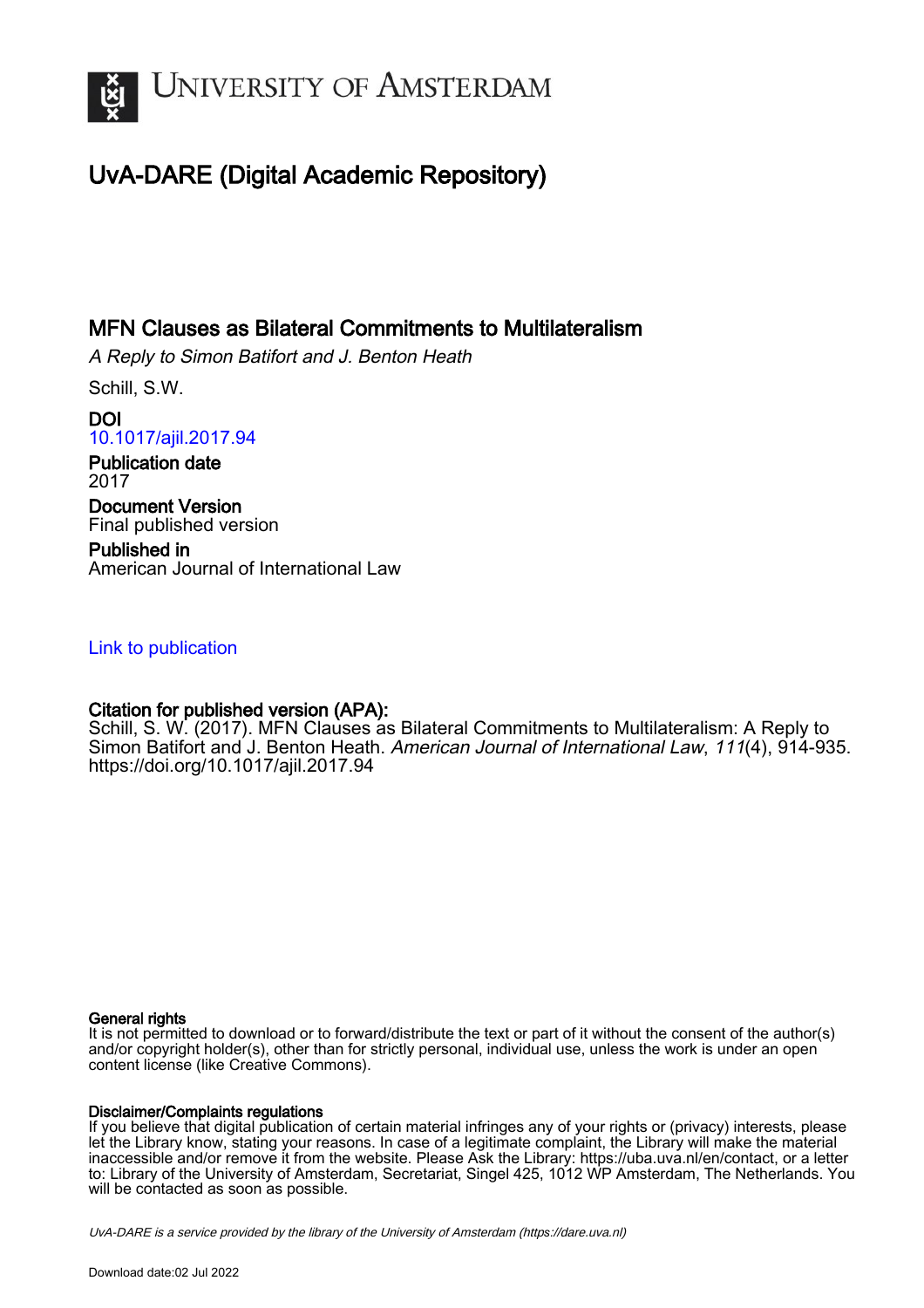Copyright © 2018 by The American Society of International Law doi:10.1017/ajil.2017.94

# NOTES AND COMMENTS

# MFN CLAUSES AS BILATERAL COMMITMENTS TO MULTILATERALISM: A REPLY TO SIMON BATIFORT AND J. BENTON HEATH

#### By Stephan W. Schill\*

#### I. INTRODUCTION

Most-favored-nation (MFN) clauses have been included in international commercial treaties for many centuries.<sup>1</sup> They also figure prominently as standard provisions in almost any international investment agreement  $(IIA)$ .<sup>2</sup> Their longstanding and widespread use notwithstanding, investment law doctrine and arbitral practice continue to struggle with the clauses' application and interpretation, in particular as regards their scope of application. What Stanley Hornbeck observed more than one hundred years ago in this *Journal*, that "there appear[s] constant disagreements and ever-recurring irritation over what is the meaning and what are the obligations attaching to this or that [MFN] clause," $3$  still characterizes the practice of investment tribunals and the literature on MFN clauses in IIAs today.

After focusing for a long time on their application to more favorable dispute settlement provisions,<sup>4</sup> the "constant disagreements and ever-recurring irritation" in the interpretation of MFN clauses, as Hornbeck called it, is now turning to whether investors can use MFN clauses to rely on more favorable substantive treatment contained in the host state's IIAs with third countries.<sup>5</sup> The award in *İçkale v. Turkmenistan*,<sup>6</sup> more restrictive drafting of

\* Stephan W. Schill is Professor of International and Economic Law and Governance at the University of Amsterdam. He is admitted to the bar as a German Rechtsanwalt and as Attorney-at-Law (New York). The research leading to this article has received funding from the European Research Council (ERC) under ERC Grant Agreement N° 313355, as part of the research project on "Transnational Private-Public Arbitration as Global Regulatory<br>Governance: Charting and Codifying the Lex Mercatoria Publica" carried out at the University of Amsterdam.

<sup>1</sup> For a brief account of the history of most-favored-nation (MFN) clauses, see Georg Schwarzenberger, *The* Most-Favoured-Nation Standard in British State Practice, 22 BRITISH Y.B. INT'<sup>L</sup> L. 96, 97 (1945), and, more indepth, RAJ BHALA, MODERN GATT LAW, Vol. 1, paras. 9-013–9-018 (2d ed. 2013). Unilateral grants of MFN treatment can even be traced back to the eleventh century, see Endre Ustor, First Report on the Most-Favoured-Nation Clause, 21 ILC Y.B., Vol. II, 157, paras. 10-12 (1969).

<sup>2</sup> See, e.g., Pia Acconci, *Most Favoured Nation Treatment*, *in* THE OXFORD HANDBOOK OF INTERNATIONAL INVESTMENT LAW 363, 364 (Peter Muchlinski, Federico Ortino & Christoph Schreuer eds., 2008).

<sup>3</sup> Stanley Hornbeck, *The Most-Favored-Nation Clause*, 3 AJIL 395 (1909).<br><sup>4</sup> See Stephan W. Schill, Maffezini v. Plama: *Reflections on the Jurisprudential Schism in the Application of Most-*Favored-Nation Clauses to Matters of Dispute Settlement, in BUILDING INTERNATIONAL INVESTMENT LAW: THE FIRST 50 YEARS OF ICSID 251 (Meg Kinnear, Geraldine R. Fischer, Jara Minguez Almeida, Luisa Fernanda Torres &<br>Mariée Uran Bildegain eds., 2016) (with further references to the relevant literature).

 $5$  This functioning of MFN clause is often inaccurately referred to as "importing" standards of treatment from other international investment agreements (IIAs). However, the standards of treatment from the third-country IIA never become part of the treaty containing the MFN clause. Rather the MFN clause entitles the beneficiary to the same treatment as that which is extended to the beneficiaries of the third-country IIA. MFN clauses are therefore not instruments that change the content of the rights and obligations under the basic treaty; they merely require

 $^6$  İçkale İnşaat Limited Şirketi v. Turkmenistan, ICSID Case No. ARB/10/24, Award, paras. 314–32 (Mar. 8, 2016).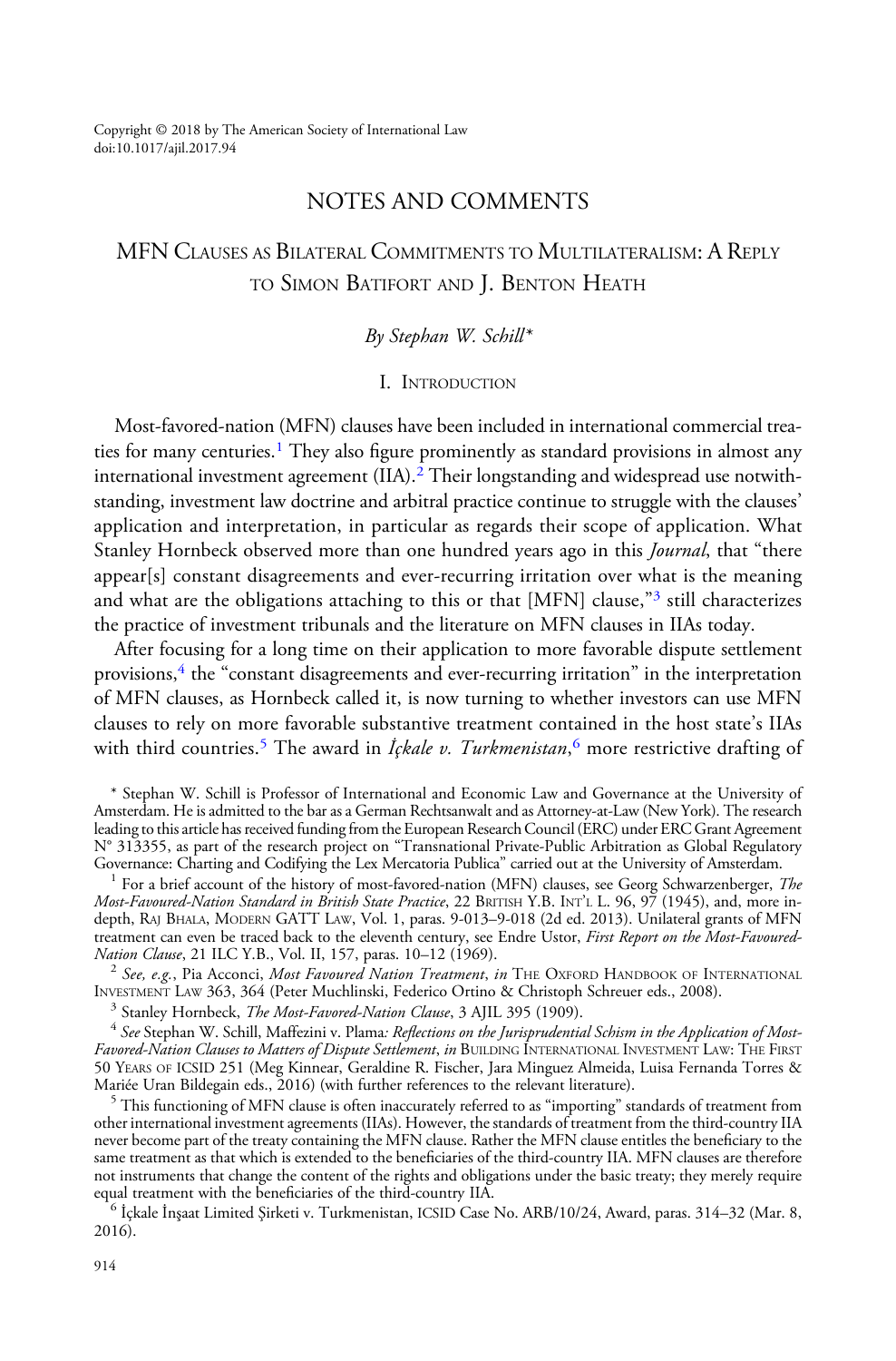MFN clauses in newer IIAs—including in the European Union-Canada Comprehensive Economic and Trade Agreement (CETA)7—and the position expressed by the contracting parties to the North American Free Trade Agreement (NAFTA)<sup>8</sup> mark the start of that debate. Building on these instances, Simon Batifort and J. Benton Heath go a step further and call for a fundamental reevaluation of the application of MFN clauses generally to better substantive standards of treatment absent from the basic treaty but included in other IIAs between the host state and a third country.

In their view, the prevailing approach in investment arbitration is based on "a conventional wisdom"<sup>9</sup> that not only results in unbalanced decisions<sup>10</sup> but is also flawed in

rely[ing] on a particularly strong form of 'top-down' reasoning, which imposes presumptions as to the nature or essence of MFN clauses in general . . . [,] obscures the variation among MFN clauses in investment agreements and other treaties, and leads interpreters to adopt an unduly uniform approach to the function of MFN provisions.<sup>11</sup>

To remedy these flaws, Batifort and Heath suggest, as their contribution to the "new MFN debate," a "treaty-by-treaty, 'bottom-up' approach" to interpreting MFN clauses.<sup>12</sup> This approach questions the plausibility of allowing investors to benefit from more favorable standards of treatment in third-country IIAs. It also casts doubt on the proposition that the investment treaty regime is multilateralizing through the use of MFN clauses in bilateral treaties.<sup>13</sup>

Batifort and Heath deserve credit for redirecting the debate away from the increasingly stale and stalemated issue of the application of MFN clauses to questions of procedure and jurisdiction and for directing attention to their effect on differential substantive standards of treatment granted under different IIAs—even if they do not develop their own positions on the issues they identity as crucial for the "new MFN debate."<sup>14</sup> Their analysis contains a number

 $8$  The practice under the North-American Free Trade Agreement (NAFTA) is discussed extensively in Simon Batifort & J. Benton Heath, *The New Debate on the Interpretation of MFN Clauses in Investment Treaties: Putting*<br>the Brakes on Multilateralization, 111 AJIL 873, 899–905 (2018) (in this issue).

<sup>9</sup> Id. at 873.<br><sup>10</sup> Cf. id. at 874 (claiming that their own approach "drives toward a more balanced approach to the interpre-<br>tation of MFN clauses").

<sup>11</sup> Id.<br><sup>12</sup> Id. 12 Id. at 875 (arguing that "[t]he stakes of this debate are much higher than simply selecting the proper interpretation of a single clause in a single dispute. For some, the use of MFN to import substantive standards of treatment forms a key legal basis for the 'multilateralization' of international investment law."). For the view that international investment law constitutes a multilateral regime built on the basis of bilateral treaties, see STEPHAN W. SCHILL, THE MULTILATERALIZATION OF INTERNATIONAL INVESTMENT LAW (2009). For similar views, see Ephraim Chalamish, *The Future of Bilateral Investment Treaties: A De Facto Multilateral Agreement?*, 34 BROOK. J. INT'<sup>L</sup> L. 303–54 (2009); SANTIAGO MONTT, STATE LIABILITY IN INVESTMENT TREATY ARBITRATION— GLOBAL CONSTITUTIONAL AND ADMINISTRATIVE LAW IN THE BIT GENERATION (2009); JESWALD W. SALACUSE, THE LAW OF INTERNATIONAL INVESTMENT TREATIES (2010).

<sup>14</sup> Batifort and Heath rightly raise three sets of issues that will influence that debate—that is, the question to what extent recalibrated MFN clauses in more recent treaties affect the interpretation of older, non-recalibrated bilateral investment treaties (BITs); the need for renewed attention to specific terms of the treaty in question; and the opportunity to reconsider prevailing theories about the purpose of these clauses in investment treaties. But they do not dig deeper in providing answers that contracting states, disputing parties, and dispute settlement institutions (courts and tribunals) require in order to put the operation of MFN clauses in new investment treaties into

<sup>&</sup>lt;sup>7</sup> See European Union-Canada Comprehensive Economic and Trade Agreement, Art. 8.7 (signed Oct. 30, 2016, provisionally applied since Sept. 21, 2017) [hereinafter CETA].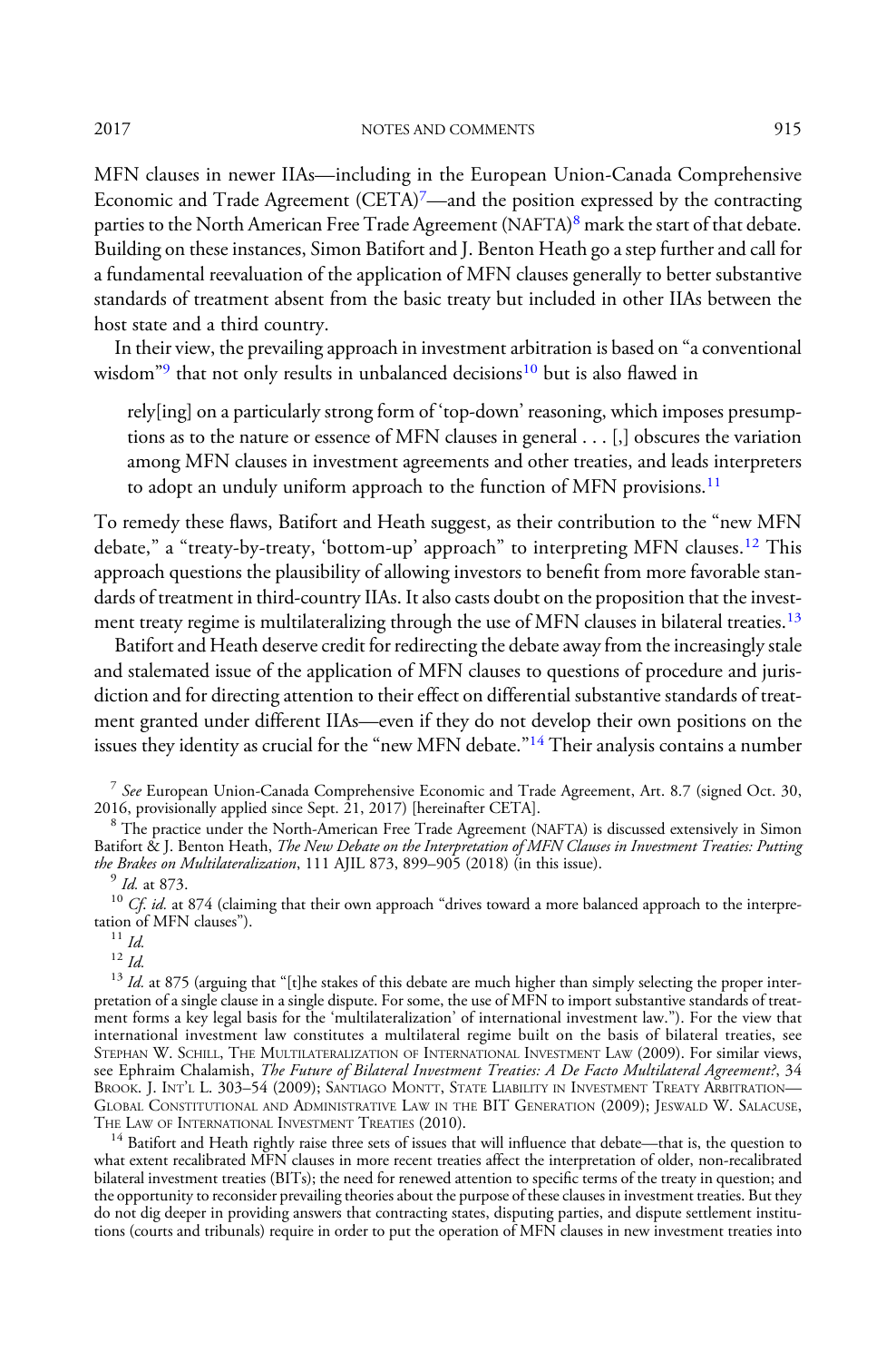of valid points. I agree with them, for example, that the reasoning of many arbitral tribunals, in particular in earlier cases, is weak and unsatisfying, and therefore constitutes a brittle basis for constructing a jurisprudence constante on the issue in question. I also agree with them that the interpretation of MFN clauses in IIAs has to start with a treaty-by-treaty approach that is attentive to the text, context, and object and purpose of the clause in question. Consequently, there is no question for me that the interpretation of MFN clauses in newer treaties, such as that in Article 8.7 of CETA, will result in declining attempts by investors to rely on better standards of treatment granted under the host state's third-country IIAs.<sup>15</sup>

But I disagree with Batifort and Heath's call for a general reevaluation of the application and interpretation of MFN clauses to better substantive standards of treatment. While partly poorly reasoned, the existing *jurisprudence constante* on the issue—the "conventional wisdom"—is not, as Batifort and Heath claim, based on a "top-down" approach to interpretation; did not emerge in reaction to the post-Maffezini debate on whether MFN clauses applied to questions of arbitral procedure and jurisdiction; and has not resulted in incorrect applications allowing covered investors to rely on better substantive standards of treatment. On the contrary, the prevailing approach in investment jurisprudence starts, as it should, from a treaty-by-treaty, bottom-up approach that accords principal weight to the interpretation of the individual MFN clauses in the applicable investment treaty.

At the same time, the prevailing approach does not confine the interpretative exercise to the bilateral treaty in question. It builds on the foundations of MFN clauses in the general international law of treaties. Under general international law, as accepted by other international courts and tribunals, most importantly the International Court of Justice (ICJ), and as reflected in the work of the International Law Commission (ILC), MFN clauses are to be interpreted against a multilateral background. Moreover, their wording permitting, they apply to more favorable treatment that the granting state extends to third states and their subjects, including investors, in international agreements. This practice backs the prevailing interpretation of MFN clauses in traditional IIAs and the resulting multilateralization of bilateral treaty commitments. This approach is also unaffected by the more restrictive wording of MFN clauses in newer IIAs, such as Article 8.7 of CETA. These treaties, as will become clear, mark a departure from the traditional approach to MFN treatment in IIAs and can therefore not be used as an indication of how contracting states understood MFN clauses in older  $IIAs.<sup>16</sup>$ 

practice. Faithful to the U.S. tradition of critical legal studies, Batifort and Heath deconstruct and query the prevailing view on the interpretation of MFN clauses in IIAs, but do not provide a constructive analysis as to how the substantive issues they raise should be resolved. <sup>15</sup> Article 8.7 of CETA provides:

For greater certainty, the "treatment" referred to in paragraphs 1 and 2 does not include procedures for the resolution of investment disputes between investors and states provided for in other international investment treaties and other trade agreements. Substantive obligations in other international investment treaties and other trade agreements do not in themselves constitute "treatment," and thus cannot give rise to a breach of this Article, absent measures adopted or maintained by a Party pursuant to those obligations.

Similar clauses can also be found in other, more recent IIAs. See the examples listed in Batifort & Heath, supra note 8, at 905–06.

 $^{16}$  This is so independently of the qualifier MFN clauses in newer IIAs, such as Art. 8.7 of CETA, often contain, which makes clear "[f]or greater certainty" that better substantive standards of treatment under third-country treaties are not covered by the scope of the MFN clause. To the extent such a qualifier does not reflect a position under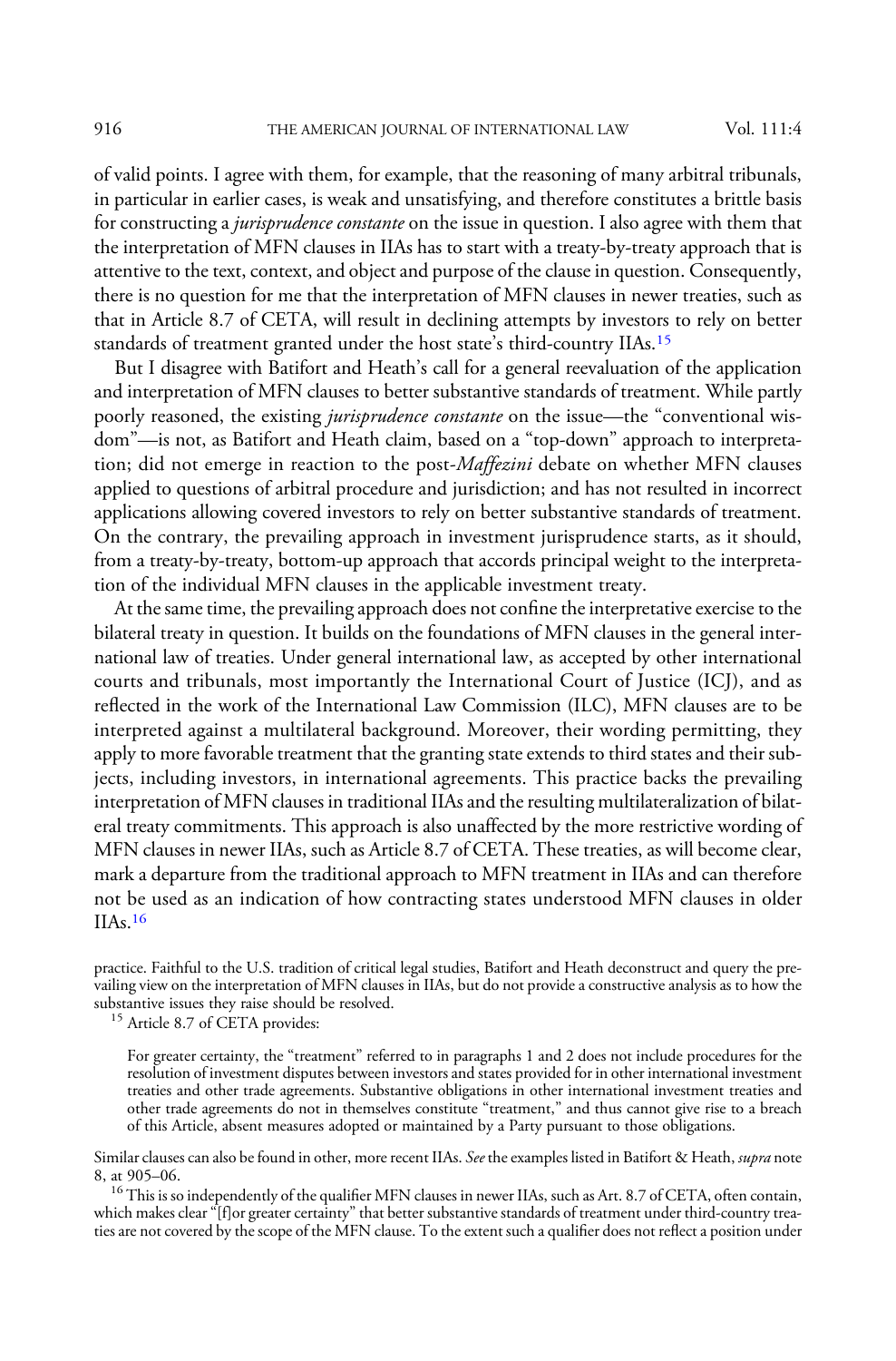#### 2017 NOTES AND COMMENTS 917

In my view, Batifort and Heath misunderstand the resulting "MFN paradox," namely that MFN clauses, including in traditional IIAs, are bilateral commitments to multilateralism. They are multilateralization devices cast in bilateral form that prevent the states granting MFN treatment from shielding more favorable bilateral bargains contained in international treaties with third states from multilateralization. This is not a question of understanding MFN clauses from a top-down perspective and imposing preconceived notions on the treaty-interpreter about the function and effect of the clauses. Instead, this commitment in bilateral treaties to multilateralism is what states intended to make by including MFN clauses in their investment treaty relations.

For this reason, I disagree with Batifort and Heath that developments in the drafting of MFN clauses in more recent IIAs, together with the isolated award in *İçkale*  $v.$  Turkmenistan and the position of the contracting parties on the MFN clause in NAFTA, should lead to a reevaluation of the interpretation and application of MFN clauses in IIAs more generally. This claim is not only doctrinally flawed. It is a politically and ideologically questionable assault on the commitment of contracting states under MFN clauses to the multilateral structures in international investment law, which have been built over the past decades through treaty-making and dispute settlement, and which are currently being reformed in newer treaties.

To develop my critique, I will first address how Batifort and Heath mischaracterize the development and content of the "conventional wisdom" in investment treaty jurisprudence on the application of MFN clauses to better substantive standards of treatment (Part II). Second, I will turn to the general international law background on the interpretation of MFN clauses and show that the treaty-by-treaty approach mandated under that framework supports the result reached by the "conventional wisdom" in investment arbitration (Part III). Third, I will focus on the practice on Article 1103 of NAFTA and the Award in İçkale v. Turkmenistan and demonstrate that these instances do not suggest a different approach (Part IV). I will close with remarks on the ideological foundations that Batifort and Heath build on, which leads to undermining treaty commitments that constitute part of the multilateral foundations of the investment treaty regime.

## II. LIFTING THE BLINDERS: BATIFORT AND HEATH'<sup>S</sup> MISREPRESENTATION OF THE PREVAILING APPROACH TO MFN CLAUSES IN INVESTMENT JURISPRUDENCE

Batifort and Heath present their "bottom-up" approach to the interpretation of MFN clauses as an innovative contribution to the debate. However, in doing so, they misrepresent the prevailing approach in investment law to the interpretation and application of MFN clauses in two important respects.<sup>17</sup> This approach is neither based on "top-down"

general international law or embodies a departure from the hitherto standard IIA practice, its effect is limited to the specific IIA in which it is contained and cannot be used to modify the rights and obligations under unrelated treaties. It clarifies merely the interpretation of the MFN clause to which is refers and has no effect on MFN clauses contained in other treaties. More generally on the possibilities and limits of using third-country IIAs, in particular newer ones, for the purpose of interpreting older IIAs, see Andrew D. Mitchell & James Munro, Someone Else's Deal: Interpreting International Investment Agreements in the Light of Third-Party Agreements, 28 EUR. J. INT'L L.<br>669 (2017).

<sup>&</sup>lt;sup>17</sup> Batifort & Heath, supra note 8, at 886–87 (arguing that "[t]ogether, the top-down approach and the procedure/substance dichotomy have fostered what might be called a 'sticky default' view on the use of MFN clauses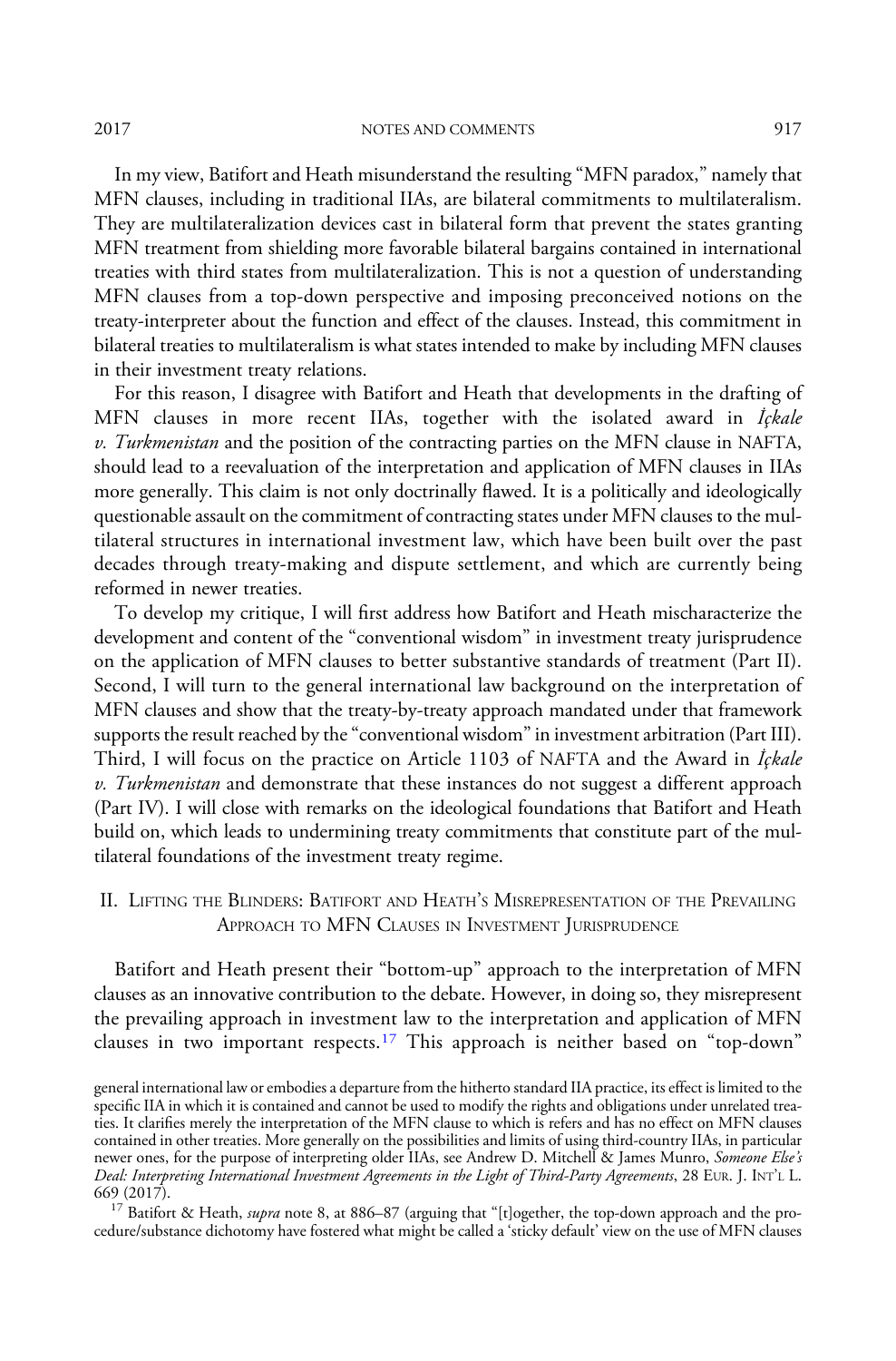interpretation that gives short shrift to the text of the MFN clauses in question, nor has it developed in reaction to the post-*Maffezini* debate. On the contrary, the prevailing approach existed before *Maffezini* and starts from a treaty-by-treaty analysis of the individual MFN clause in question.

## The Prevailing Approach Is Not a Product of Post-Maffezini Debates

First of all, Batifort and Heath are incorrect in attributing the origin of the "conventional wisdom" on the application of MFN clauses to more favorable substantive standards of treatment to the post-Maffezini debate.<sup>18</sup> Neither was Maffezini v. Spain "the first published investment treaty case to permit the importation of treaty provisions, whether substantive or procedural, via MFN,"<sup>19</sup> nor was the view that MFN clauses in IIAs could allow an investor to attract benefits granted by the host state in IIAs with third states a product or projection of the post-Maffezini debate.<sup>20</sup>

Instead, the view that MFN clauses covered better substantive standards of treatment in the host state's third-country IIAs has been firmly entrenched since the beginning of investment arbitration. Thus, in 1990, ten years prior to *Maffezini*, the Tribunal in Asian Agricultural Products Ltd. v. Sri Lanka, the first known investment treaty arbitration ever, accepted in principle that an investor covered by the MFN clause in the basic treaty, the U.K.-Sri Lanka Bilateral Investment Treaty (BIT), could rely on more favorable substantive treatment granted under other Sri Lankan BITs.<sup>21</sup> The Tribunal, however, also found that the investor could not show that the Switzerland-Sri Lanka BIT (the treaty alleged to be more beneficial) provided for a stricter liability standard than the U.K.-Sri Lanka BIT.22 Certainly, the reasoning of the Tribunal in AAPL was anything but elaborate, but that was likely due to the fact that the application of the MFN clause to cover better treatment from Sri Lanka's other BITs was so obvious to the Tribunal as to render further discussion unnecessary.<sup>23</sup>

Batifort and Heath also fail to mention or acknowledge the relevance of other early decisions accepting reliance on better substantive treatment granted under the host state's thirdcountry IIAs. For example, in *CME v. Czech Republic*, the Tribunal held that an MFN clause

to import standards of treatment: tribunals and commentators tend to presume that states parties to investment<br>treaties have agreed to this use of MFN, unless the treaty provides otherwise").

 $18$  Id. at 887–89. (claiming that the dispute settlement cases post-*Maffezini* were the "seeds of the conventional wisdom").

<sup>19</sup> Id. at 887. 20 Id. at 887. 20 Id. at 888 (claiming that "[t]hrough repetition of this dichotomy between procedure and substance, the post-Maffezini debate 'reinforced the notion that investors may invoke substantive right[s] through the MFN clause"); similarly, id. at 889 (arguing that "[t]he post-Maffezini debate has thus given rise to a widely shared view that the essential function of MFN clauses in investment treaties is to import treaty standards").

<sup>21</sup> Asian Agricultural Products Ltd. (AAPL) v. Republic of Sri Lanka, ICSID Case No. ARB/87/3, Final Award, para. 54 (June 27, 1990).

 $\frac{p}{22}$  *Id.* 23 This conclusion is supported by the fact that the *AAPL* Tribunal elaborated on many issues that were not strictly necessary for the resolution of the concrete dispute, but which it saw as important obiter on the interpretation of investment treaties. See, for example, the Tribunal's extensive elaboration on treaty interpretation (id., paras. 39–40, 56) and its thorough attention to precedent of various early twentieth century claims commissions and scholarship reaching as far back as Vattel (see, e.g., id., paras. 40, 47–48, 53, 56, 63, 65, 74, 75). Thus, had there been any doubt as to the contours or application of the MFN clause to questions of substance, one can safely presume that the Tribunal would have provided more developed reasons.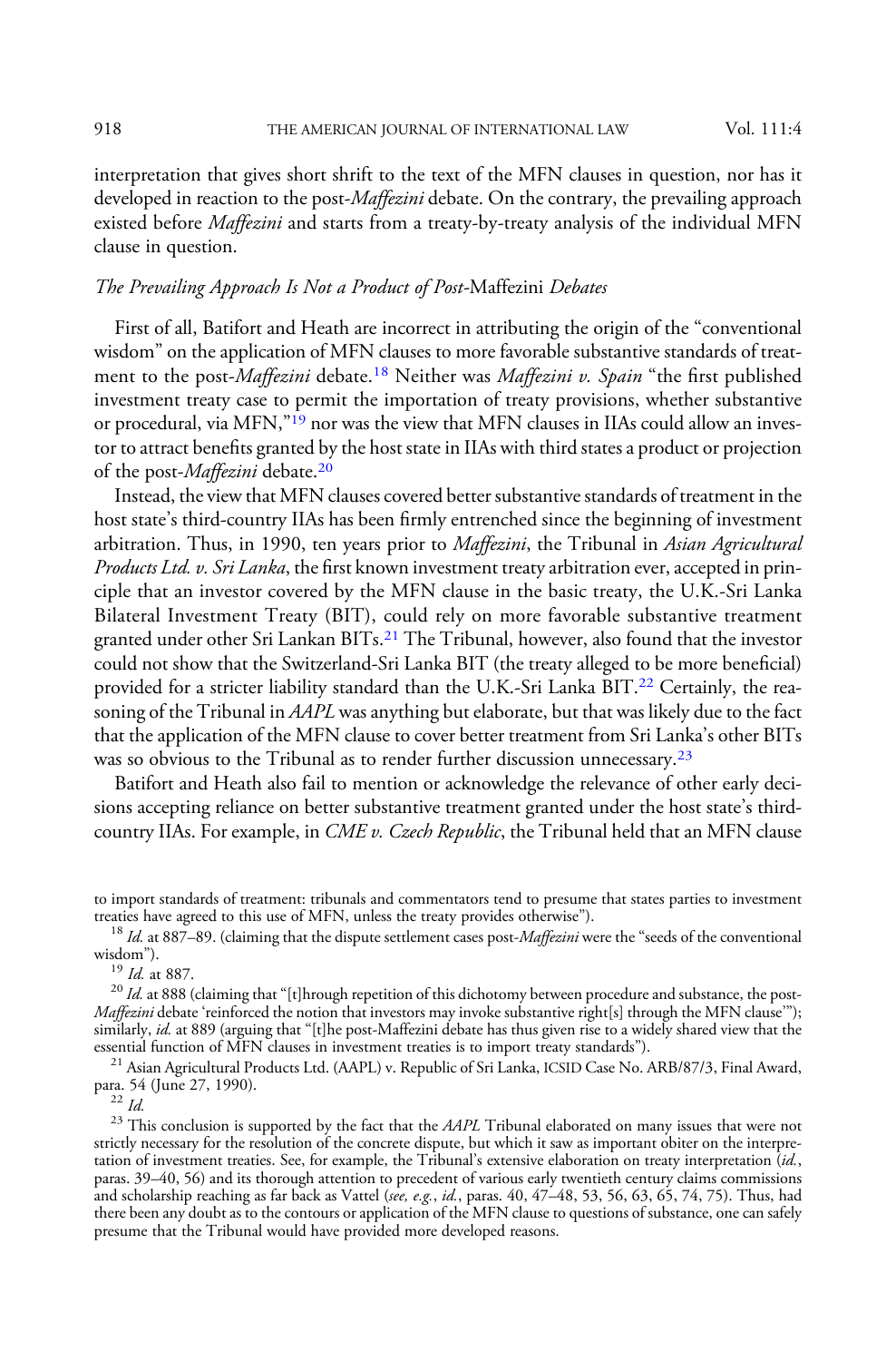allowed an investor to rely on more favorable standards of compensation for expropriation granted under the host state's third-country IIAs.<sup>24</sup> Similarly, ADF Group v. United States, an early NAFTA case, can be read as accepting, in principle, that MFN clauses in IIAs apply to

better substantive standards of treatment.<sup>25</sup> More importantly, Batifort and Heath reduce the relevance of the decisions in Pope  $\phi$ Talbot to the interpretation of the fair and equitable treatment (FET) provision in Article 1105 of NAFTA  $.26$  Pope & Talbot, however, is crucial as an early reflection in investment arbitration on the application of MFN clauses to substantive standards of treatment and on the lack of controversy about the issue at the time. Thus, when discussing the scope of NAFTA's FET standard, the Tribunal faced two possibilities. The first and more restrictive position, invoked by Canada, asserted that the standard was equivalent to the customary international law minimum standard expressed in the 1920s Neer case.<sup>27</sup> The second position

supported a free-standing and arguably broader interpretation of FET.<sup>28</sup>

The Tribunal concluded initially that preference should be given to the latter interpretation, inter alia, because of the presence of the MFN clause in Article 1103 of NAFTA, which would entitle investors to the broader interpretation of FET adopted in the respondent's BITs with third countries.<sup>29</sup> While technically not entering a holding on Article 1103 of NAFTA, the Tribunal's understanding that this provision applied to benefits granted under thirdcountry IIAs is manifest. What is more, after NAFTA's Free Trade Commission had interpreted Article 1105 as an expression of the international minimum standard,<sup>30</sup> the Pope  $\phi$ Talbot Tribunal reaffirmed its position that NAFTA's MFN clause would allow reliance on a more favorable FET standard granted under other Canadian BITs, $31$  even though the decision itself did not turn on that issue anymore.<sup>32</sup>

As these cases show, the view that MFN clauses in IIAs, in principle, can apply to more favorable standards of treatment in a host state's third-country IIAs has been firmly

<sup>24</sup> CME Czech Republic B.V. v. The Czech Republic, UNCITRAL, Final Award, para. 500 (Mar. 14, 2003); but see the Separate Opinion of Ian Brownlie: CME v. Czech Republic, Separate Opinion on the Issues at the Quantum Phase, para. 11 (considering that such an application of an MFN clause would have the effect that "[t]he express choice of a compensation clause becomes nugatory . . . ").

<sup>25</sup> ADF Group Inc. v. United States of America, ICSID Case No. ARB(AF)/00/1, Award, paras. 193–98 (Jan. 9, 2003). For such a reading, see SCHILL, *supra* note 13, at 142–43.

<sup>26</sup> Batifort & Heath, *supra* note 8, at 900–02.<br><sup>27</sup> See Pope & Talbot, Inc. v. The Government of Canada, UNCITRAL/NAFTA, Award on the Merits of Phase 2, paras. 108–09 (Apr. 10, 2001); Pope & Talbot, Inc. v. The Government of Canada, UNCITRAL/NAFTA, Award in Respect of Damages, para. 57 (May 31, 2002). For the standard of review under the international minimum, see L. F. H. Neer and Pauline E. Neer (United States) v. Mexico, Opinion, 4 R.I.A.A. 61, 62 (Oct. 15,

1926).<br><sup>28</sup> Pope & Talbot, Award on the Merits of Phase 2, *supra* note 27, paras. 110–11.<br><sup>29</sup> Id., para. 117 (observing that "NAFTA investors and investments that would be denied access to the fairness elements untrammeled by the 'egregious' conduct threshold that Canada would graft onto Article 1105 would simply turn to Articles 1102 and 1103 for relief"). Notably, the Tribunal used the argument that third-party BITs contained more favorable expressions of fair and equitable treatment (FET) directly in order to interpret<br>Article 1105(1) of NAFTA.

<sup>30</sup> NAFTA Free Trade Commission, *Notes of Interpretation of Certain Chapter 11 Provisions*, Section B (July 31, 2001), *available at* http://www.sice.oas.org/tpd/nafta/Commission/CH11understanding\_e.asp.

2001), *available at* [http://www.sice.oas.org/tpd/nafta/Commission/CH11understanding\\_e.asp.](http://www.sice.oas.org/tpd/nafta/Commission/CH11understanding_e.asp)<br><sup>31</sup> *See Pope & Talbot,* Award in Respect of Damages, *supra* note 27, para. 12 ("The Tribunal's view is well known —the Commission's interpretation would, because of Article 1103 . . . produce the absurd result of relief denied under Article 1105 but restored under Article 1103.").<br><sup>32</sup> Id., para. 66 (holding that Canada's conduct violated even the more restrictive FET standard).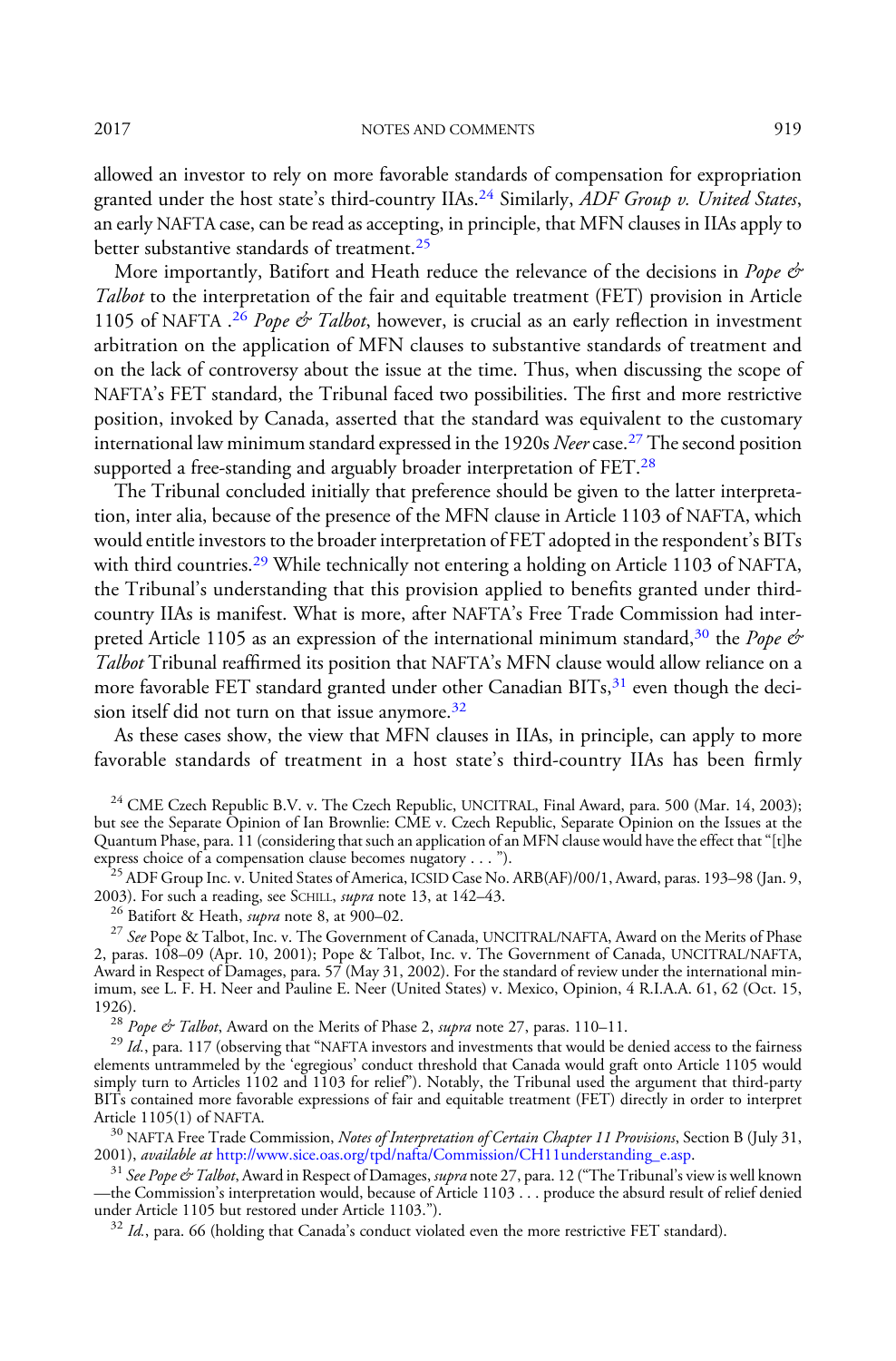established pre-*Maffezini* and was not, as Batifort and Heath claim, a product of post-Maffezini debates.

#### The Prevailing Approach Does Not Follow a "Top-Down" Approach to Interpretation

Second, and perhaps more importantly, the prevailing doctrine on the interpretation of MFN clauses in IIAs by no means follows a "top-down" approach, which "imposes presumptions as to the nature or essence of MFN clauses in general"<sup>33</sup> that override the intention of contracting states. Instead, the prevailing approach to applying and interpreting MFN clauses in IIAs is based on the same treaty-by-treaty approach Batifort and Heath plead allegiance to.<sup>34</sup> This becomes particularly clear in the various arbitral decisions dealing with the application of MFN clauses to questions of dispute settlement, where the wording of the clauses plays a key role.<sup>35</sup>

That the prevailing doctrinal position consists in a treaty-by-treaty approach to interpreting MFN clauses can also be gleaned from two particularly authoritative restatements. To start with, the Institut de Droit International, one of the most revered learned societies in international law—whose membership comprises most of the world's most highly regarded public international lawyers, several of whom also regularly sit as arbitrators in investment treaty arbitrations $36$ —restated the approach to the interpretation of MFN clauses in investment treaties in its 2013 Tokyo Resolution on "Legal Aspects of Recourse to Arbitration by an Investor Against the Authorities of the Host State Under Inter-State Treaties" as follows: "Most favoured nation treatment requires interpretation of the specific wording of the clause of the treaty in which it is inserted, in order to respect the intentions of the States parties."<sup>37</sup>

The ILC's Study Group on the Most-Favored-Nation Clause, which addressed the interpretation of MFN clauses in IIAs, reached the same result in its 2015 Final Report:

The interpretation of MFN clauses is to be undertaken on the basis of the rules for the interpretation of treaties set out by the VCLT [i.e. Vienna Convention on the Law of Treaties, articles 31–32]. The central interpretative issue in respect of the MFN clause relates to the scope of the clause and the application of the ejusdem generis principle. That is, the scope and nature of the benefit that can be obtained under an MFN provision depends on the interpretation of the MFN provision itself.<sup>38</sup>

 $34$  The authors cited by Batifort & Heath, id. at 874, n. 3 and n. 5, as examples of proponents of a "top-down" approach do summarize the prevailing approach to applying MFN clauses in IIAs as attracting better substantive standards of treatment granted under the host state's third-country IIAs. But the authors concerned do not deny the relevance of looking at the individual wording of the MFN clause in question, nor do they develop interpre-<br>tative theories for MFN clauses that would go contrary to a treaty-by-treaty approach.

<sup>35</sup> See SCHILL, *supra* note 13, at 153–73.<br><sup>36</sup> Examples are, amongst others, Georges Abi-Saab, Laurence Boisson de Chazournes, David D. Caron, James R. Crawford, Pierre-Marie Dupuy, Christopher Greenwood, Gilbert Guillaume, Francisco Orrego Vicuña, W. Michael Reisman, Stephen M. Schwebel, Bruno Simma, Brigitte Stern, Peter Tomka, Santiago Torres Bernardez,

and Hans Van Houtte.<br><sup>37</sup> Institut de Droit International, 18th Commission, *Legal Aspects of Recourse to Arbitration by an Investor* Against the Authorities of the Host State Under Inter-State Treaties, Tokyo Session 2013, Resolution, Article 12

(Sept. 13, 2013), *available at* [www.idi-iil.org/app/uploads/2017/06/2013\\_tokyo\\_en.pdf](http://www.idi-iil.org/app/uploads/2017/06/2013_tokyo_en.pdf).<br><sup>38</sup> *See* ILC, Study Group on the Most-Favoured-Nation Clause, Final Report, UN Doc. A/CN.4/L.852, paras. 213–14 (2015) [hereinafter 2015 ILC Study Group Final Report]. Statements clarifying that MFN clauses have to be interpreted based on a treaty-by-treaty approach can be found throughout the report. See, in particular, id., paras. 145–49, where the ILC Study Group expressed its approach particularly clearly. Thus, it explained at

<sup>&</sup>lt;sup>33</sup> Batifort & Heath, *supra* note 8, at 874.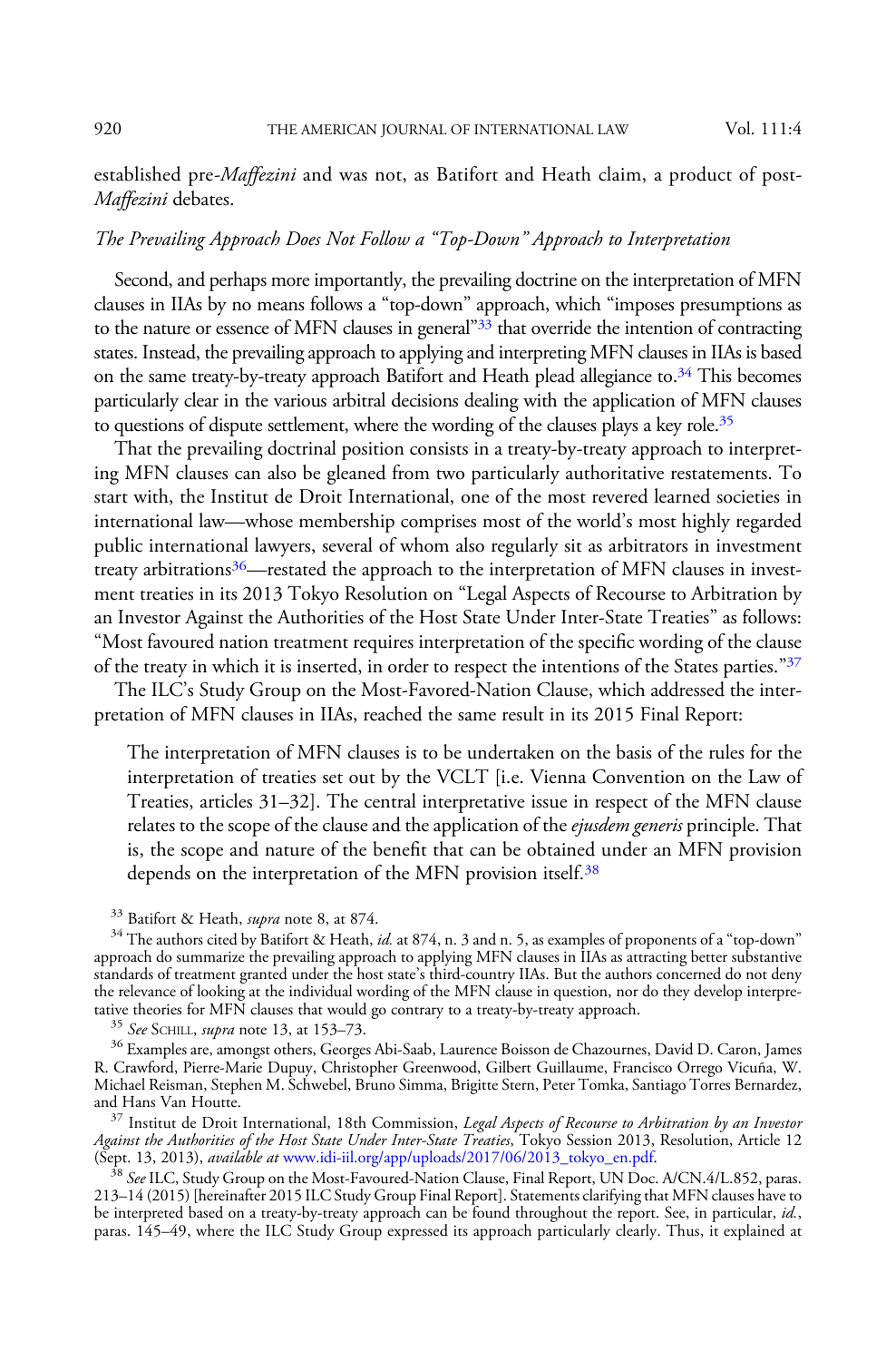2017 NOTES AND COMMENTS 921

The prevailing doctrine on the interpretation of MFN clauses in IIAs, as these examples show, does not endorse a"top-down"approach to interpretation, but starts from, and accords principal weight to, determining the scope of the individual MFN clause in question. Contrary positions in the scholarship on international investment law are the exception.<sup>39</sup>

The reason why investment jurisprudence has so consistently allowed investors to rely on better substantive standards of treatment on the host state's third-country IIAs then is not the existence of a top-down approach to interpretation that would override the specificities of MFN clauses. The jurisprudence constante is principally due to the limited relevance of variations in the wording of MFN clauses that came up in actual disputes. The results will (have to) be different, however, once MFN clauses of the sort included in CETA are in question. But for now, MFN clauses—in particular those that refer simply to "better" treatment or "all" treatment, but possibly also those applying to "treatment related to the management, maintenance, use, or disposal of investment" with or without a qualifier clarifying that investors must be "in similar situations"—can faithfully be interpreted as allowing covered investors to rely on better substantive standards of treatment granted in one of the host state's third-country IIAs.<sup>40</sup>

This result is also supported by the general international law framework governing the interpretation of MFN clauses in any bilateral treaty, including an IIA, addressed next.

### III. MFN CLAUSES AS MULTILATERALIZATION DEVICES IN GENERAL INTERNATIONAL LAW

Batifort and Heath not only misrepresent the state-of-the-art in arbitral practice and doctrine on the interpretation of MFN clauses in IIAs. They also ignore the role that general international law plays for the interpretation and application of MFN clauses. A consideration of this background shows not only that the rules for interpreting MFN clauses themselves are

 $^{39}$  For a challenge to a treaty-by-treaty approach to interpreting MFN clauses, see Zachary Douglas, The MFN Clause in Investment Arbitration: Treaty Arbitration Off the Rails, 2 J. INT'L DISP. SETTLEMENT 97 (2011) (arguing that general principles on MFN clauses should be given preference, instead of celebrating a cult of the dictionary). For a critique of this approach, both in terms of Douglas's approach to interpretation and in respect of the content of general principles he proclaims, see Stephan W. Schill, Allocating Adjudicatory Authority: Most-Favoured-Nation Clauses as a Basis of Jurisdiction—A Reply to Zachary Douglas, 2 J. INT'L DISP. SETTLEMENT 353 (2011). Meanwhile, Douglas himself seems to have given up his opposition to a treaty-by-treaty approach to interpreting MFN clauses, if a recent Decision on Jurisdiction of a Tribunal, on which Douglas sat as an arbitrator, is any indication. See Beijing Urban Construction Group Co. Ltd. v. Republic of Yemen, ICSID Case No. ARB/14/30, Decision on Jurisdiction, paras. 114–15 (May 31, 2017) (stating that "[t]his Tribunal sees no need to address in the abstract whether MFN provisions may in principle be applicable to dispute resolution provisions, but will turn instead to whether the text of this Treaty lends itself to such an application. In doing so, the Tribunal approaches the interpretation of the MFN terms of Article 3 by starting with the ordinary meaning of its terms as directed by Article 31

of the VCLT.").<br><sup>40</sup> For a typology of different MFN clauses, see 2015 ILC Study Group Final Report, *supra* note 38, paras. 59–65. The ILC, id., para. 68, also notes that "[n]otwithstanding the variations in the wording of MFN clauses, there are interpretative issues that are common to all such clauses, whether in the field of trade, investment, or services." Batifort and Heath, by contrast, fail to show that and how textual differences in older IIAs (should) matter. After all, different words may mean the same thing, just as the same word may mean different things. You will get the same type of vehicle when renting a "truck" in New York or a "lorry" in London; but you will find yourself in fundamentally different environments in a "coffee shop" in Vienna and Amsterdam.

id., para. 149 that "the interpretation of any particular MFN provision must be in accordance with articles 31–33 of the VCLT. Thus, while guidance can be sought from the meaning of MFN treatment in other agreements each MFN provision must be interpreted on the basis of its own wording and the surrounding context of the agreement it is found in. As a result, there is no basis for concluding that there will be a single interpretation of an MFN provision applicable across all investment agreements." See also id., paras. 91, 163, 173.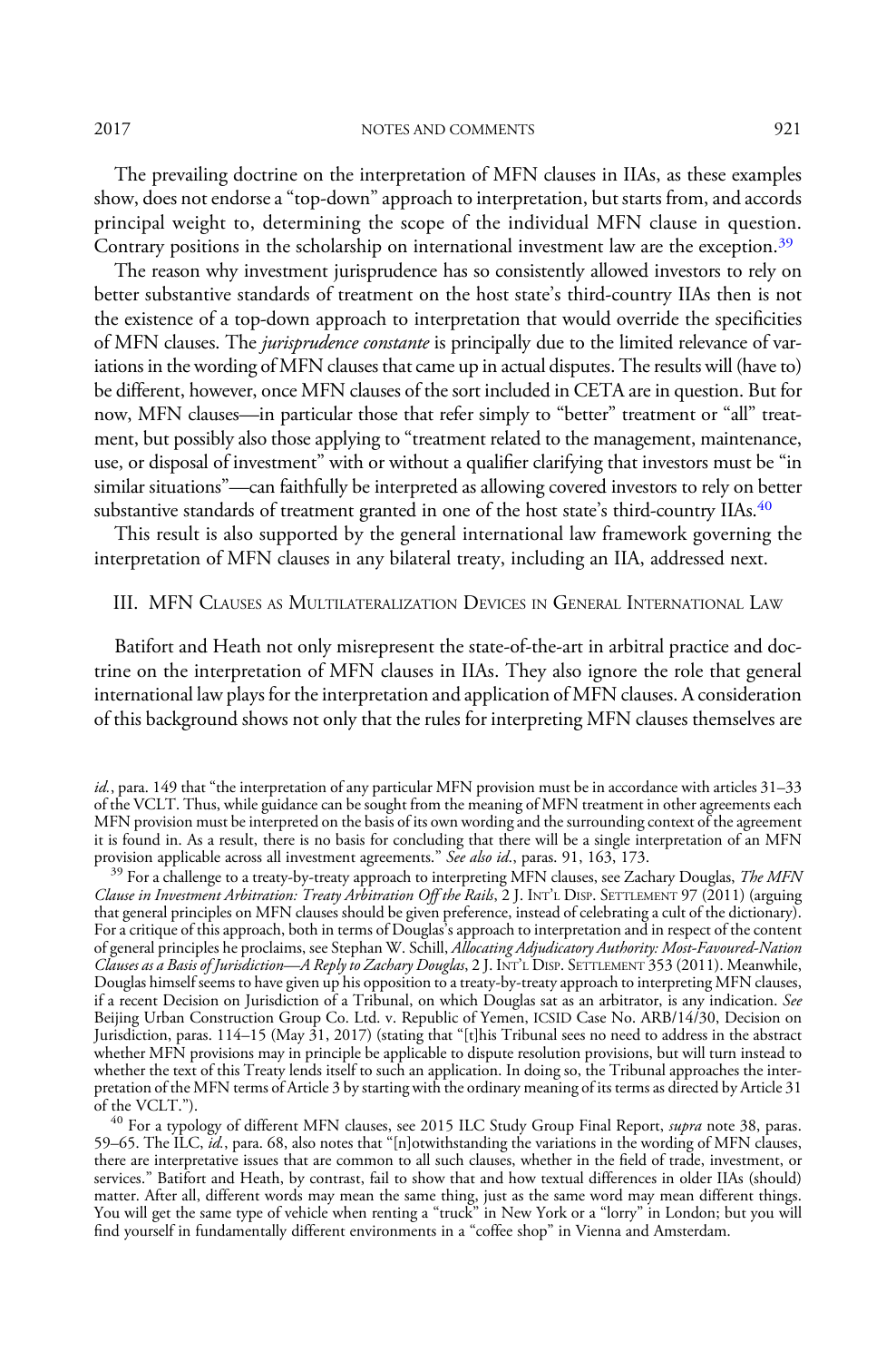multilateral, but also that the objective of MFN clauses is to multilateralize, for beneficiary states and their investors, commitments the granting state makes in international agreements with third countries in respect of substantive standards of treatment.

#### The Multilateral Rules on Interpreting MFN Clauses

Batifort and Heath present MFN clauses in IIAs as treaty provisions in solitary confinement. Under their treaty-by-treaty approach, the MFN clause in the treaty in question is the sole normative material relevant for interpretation. Most importantly, they aim to isolate each MFN clause not only from the treaty practice on MFN clauses in other IIAs and their interpretation in arbitral jurisprudence, but also from the normative background that general international law provides for the interpretation of such clauses. Taking into account this normative background shows that the interpretation of MFN clauses is not limited to the clause and the treaty in question but itself follows multilateral rationales.

The most authoritative expression of the general international law rules on the interpretation of MFN clauses are still the Draft Articles on Most-Favoured-Nation Clauses adopted in 1978 by the ILC, $41$  which Batifort and Heath wrongly dismiss as "provid[ing] little insight into the questions raised in contemporary arbitrations."<sup>42</sup> After all, with respect to their core provisions on the functioning, effect, and interpretation of MFN clauses, the Draft Articles enshrine what must be considered customary international law rules concerning the interpretation of MFN clauses contained in any international treaty. IIAs are no exceptions. In fact, the ILC itself recognized in its 2015 Final Report that "MFN clauses remain unchanged in character from the time the 1978 draft articles were concluded. The core provisions of the 1978 draft articles continue to be the basis for the interpretation and application of MFN clauses today."<sup>43</sup>

The 1978 ILC Draft Articles, of course, do not define the specific benefits covered by a given MFN clause in an IIA. But they reflect the states parties' intentions when including such clauses in their international treaty relations to create common definitions and objectives of MFN clauses (see Articles 4 and 5 of the 1978 ILC Draft Articles) and to lay down multilateral rules for determining the scope of application of each singular MFN clause, in particular the ejusdem generis rule (see Article 9 of the 1978 ILC Draft Articles). Consequently, even though interpretation has to proceed treaty-by-treaty, the exercise is neither isolated from the IIA practice of the two contracting states, nor from the IIA practice of states more generally.

<sup>41</sup> ILC, *Draft Articles on Most-Favoured-Nation Clauses*, 2(2) ILC Y.B. 16 (1978) [hereinafter 1978 ILC Draft Articles].

 $^{42}$  Batifort & Heath, supra note 8, at 886 (quoting Scott Vesel, Clearing a Path Through a Tangled Jurisprudence: Most-Favored-Nation Clauses and Dispute Settlement Provisions in Bilateral Investment Treaties, 32 YALE J. INT'<sup>L</sup> L. 125, 136 (2007)). Interestingly, however, Batifort and Heath do accept the relevance and authority of the 1978 ILC Draft Articles whenever this suits their argument. See Batifort & Heath, supra note 8, at 896, n. 134; 885, n. 70; 886, n. 77 (concerning the ejusdem generis principle).

<sup>43</sup> 2015 ILC Study Group Final Report, supra note 38, para. 212. The relevance of the core provisions of the 1978 Draft Articles as reflecting customary international law can also not be denied by pointing to the fact that the Draft Articles have never been adopted in the form of an international treaty. This is because the lack of transformation into a general treaty was not due to disagreement of states on its core provisions relating to the functioning, effect, and interpretation of MFN clauses, but rather to two parts that went beyond customary international law, namely provisions dealing with preferences for developing countries, on the one hand, and customs unions, on the other. See id., para. 18.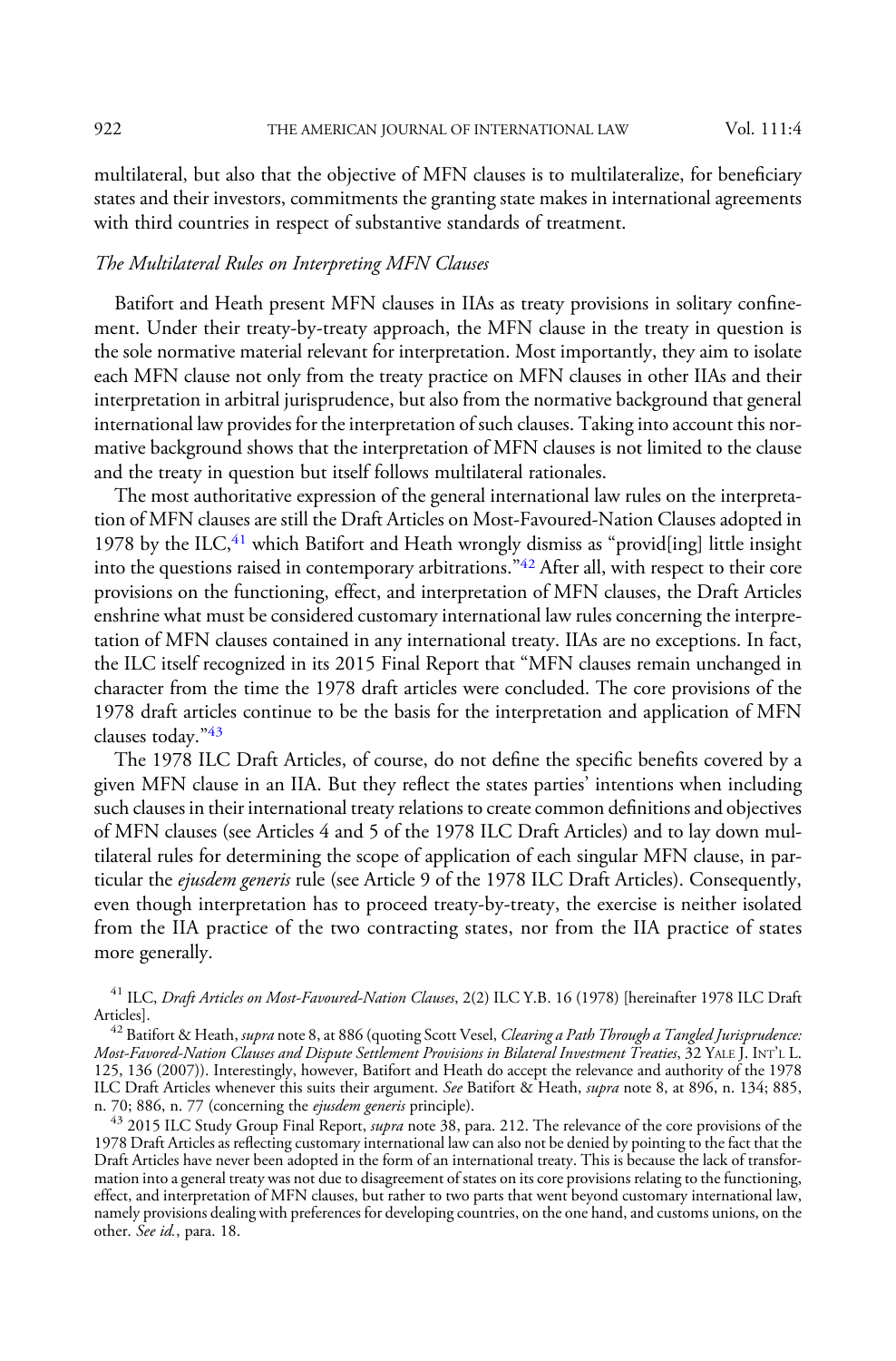2017 NOTES AND COMMENTS 923

On the contrary, in order to understand what states intended when including a specific MFN clause in a concrete IIA, it will be necessary to compare that clause to other MFN clauses and to ask whether it diverges in a relevant way from, or if it follows, general IIA practice. In the first case, the scope of the MFN clause may differ from that in other IIAs; in the latter case, generalizations and interpretative presumptions about what states intended when using standardized MFN language are called for. Either way, the interpretation of MFN clauses in IIAs is never isolated from general international law and IIA practice more generally.<sup>44</sup> Instead, interpretation of MFN clauses is based on multilateral rules, includes multilaterally accepted interpretative presumptions, and cannot be limited to an analysis of the singular clause in question.

## Application of MFN Clauses to Better Treatment Granted Under Third-Country IIAs

The customary rules on interpretation as reflected in both the 1978 ILC Draft Articles and the jurisprudence of other international courts and tribunals, including most importantly that of the ICJ and under the World Trade Organization (WTO) Dispute Settlement Understanding, lead to the well-established result that benefits under an international treaty between the granting state and a third state are generally covered by an MFN clause, unless the clause makes clear otherwise. The caution Batifort and Heath call for in this respect is therefore misplaced.

To start with, the 1978 ILC Draft Articles and the accompanying Commentary could not be clearer about the presumption that MFN clauses apply, within their scope of application, to more favorable treatment extended by the granting state to a third state or its nationals through an international treaty. Both Articles 5 and 8(2) of the ILC Draft Articles generically use the term "treatment" as the relevant object of multilateralization under an MFN obligation without distinguishing between benefits granted under domestic law and practice or international agreements. Article 17 of the ILC Draft Articles further clarifies that it is irrelevant whether the treatment in question "has been extended under an international agreement, whether bilateral or multilateral." Clearly, therefore, the term "treatment" as used by the 1978 ILC Articles encompasses better treatment extended on the basis of international agreements.

This is also reiterated in the ILC's Commentary to Article 5, which states:

It is not necessary . . . that the treatment actually extended to the third State, with respect to itself or the persons or things concerned, be based on a formal treaty or agreement. The mere fact of favourable treatment is enough to set in motion the operation of the clause. However, the fact of favourable treatment may consist also in the conclusion or existence of an agreement between the granting State and the third State by which the latter is entitled to certain benefits. The beneficiary State, on the strength of the clause, may also demand the same benefits as were extended by the agreement in question to the third State. The mere fact that the third State has not availed itself of the benefits which are

<sup>&</sup>lt;sup>44</sup> For the multilateral character of the interpretive framework established by the 1978 ILC Draft Articles and the interplay between the treaty-by-treaty approach and its interaction with considerations of other IIAs, see also 2015 ILC Study Group Final Report, supra note 38, paras. 145–49. On the importance of having recourse to general international law rules in the interpretation, see also Douglas, supra note 39, at 99–100, 110; Schill, supra note 39, at 358, 359.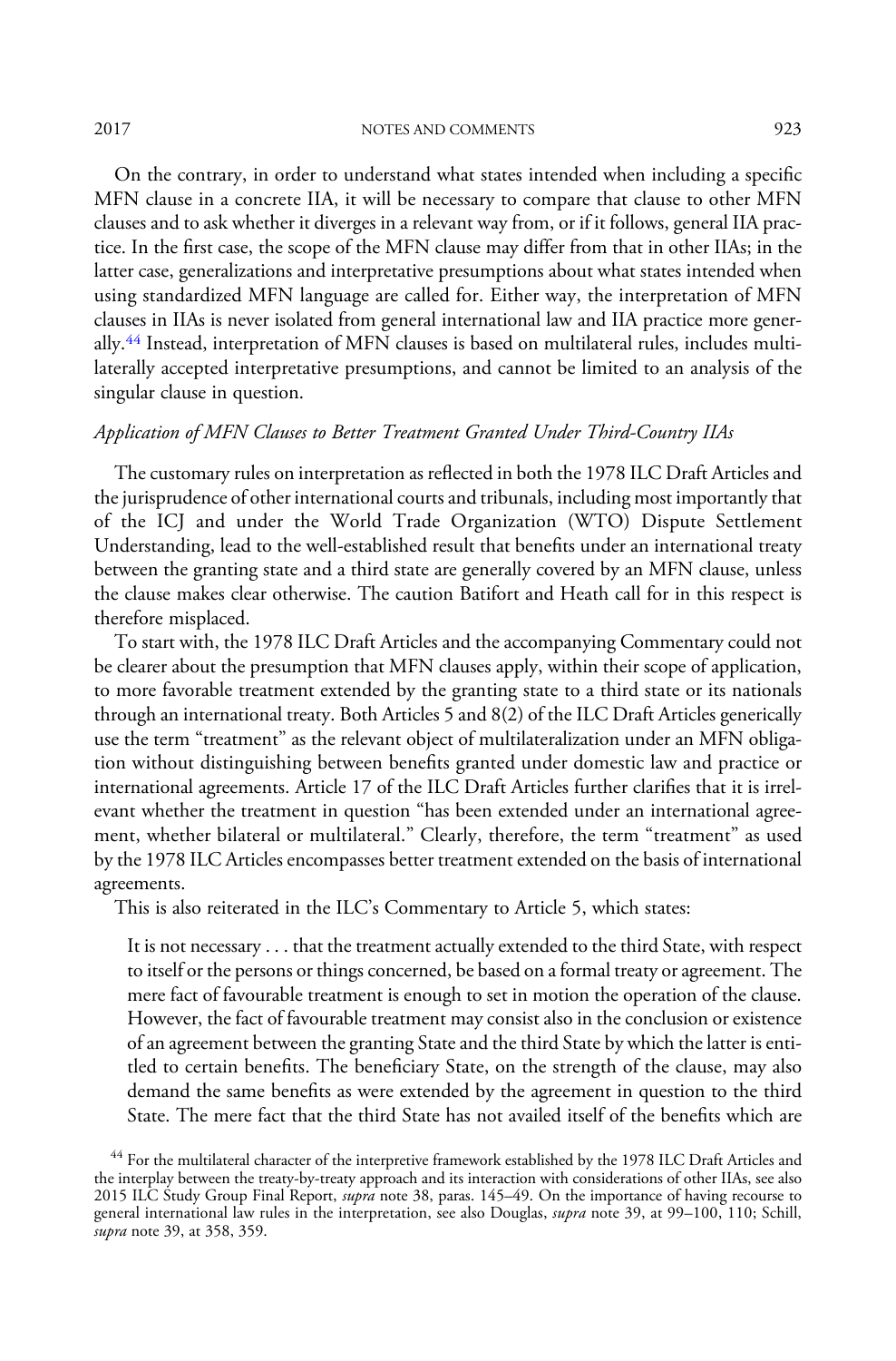due to it under the agreement concluded with the granting State cannot absolve the granting State from its obligation under the clause.<sup>45</sup>

Two important points derive from this statement. First, unless a contrary intention of the states parties to the MFN clause can be shown, the form in which better treatment is extended to the third state—through an international agreement, based on domestic law, or de facto treatment—is generally irrelevant for the operation of the MFN clause.<sup>46</sup> Second, it is equally irrelevant whether the third state, or its nationals, have in fact availed themselves of the benefit in question, or whether they have only been given the right or possibility to avail themselves of it. In either case, the beneficiary state, or its nationals, can invoke the better treatment through the MFN clause in the basic treaty. For the context of IIAs this means that MFN clauses allow covered investors to rely on better substantive standards of treatment granted in the host state's third-country IIAs, unless the clause's wording suggests otherwise, and to do so independently of whether a concrete third-country investor has actually benefitted from the better treatment in question or not.

The same result, namely that MFN clauses apply to better treatment under the granting state's international agreements with third states, has also been consistently accepted by international courts and tribunals outside the investment context. Thus, in all ICJ cases that gave rise to MFN issues, allegedly better treatment was extended on the basis of an international treaty.<sup>47</sup> It was for this reason that the Court in the *Anglo-Iranian Oil Company* case introduced its well-known conceptual distinction between the different treaties involved:

The treaty containing the most-favoured-nation clause is the basic treaty. . . . It is this treaty which establishes the juridical link between the [beneficiary State] and a third party treaty and confers upon that State the rights enjoyed by the third party. A third-party treaty, independent of and isolated from the basic treaty, cannot produce any legal effect as between the [beneficiary State] and [the granting State]: it is res inter alios actos.<sup>48</sup>

Similarly, in Rights of Nationals of the United States of America in Morocco, the better treatment at issue was allegedly contained in treaties between Morocco (the granting state), on the one hand, and the United Kingdom and Spain (the third states), on the other. Yet, since the third-country treaties meanwhile had come to an end, the better treatment extended under these treaties equally had ceased to exist.<sup>49</sup> ICJ jurisprudence therefore leaves no question that MFN clauses in general cover benefits extended on the basis of international agreements.

 $47$  This was also the case in Ambatielos (Greece v. U.K.), Merits, 1953 ICJ Rep. 10 (May 19, 1953), where Greece relied on better treatment accorded by the United Kingdom under treaties with third states; yet the Court did not have to address that issue further in its judgment.<br><sup>48</sup> Anglo-Iranian Oil Company (U.K. v. Iran), 1952 ICJ Rep. 93, 109 (July 22, 1952) (emphases of "treaty"

added).

<sup>49</sup> Rights of Nationals of the United States of America in Morocco (Fr. v. U.S.), 1952 ICJ Rep. 176, 190 (Aug. 27, 1952).

<sup>&</sup>lt;sup>45</sup> 1978 ILC Draft Articles, *supra* note 41, at 23, Commentary to Article 5, para. 6.<br><sup>46</sup> See also id. at 44, Commentary to Article 17, para. 1 (stating that "[i]t would seem obvious that, unless the clause otherwise provides or the parties to the treaty otherwise agree, the acquisition of rights by the beneficiary of the clause is not affected by the mere fact that the granting State extended the favorable treatment to a third State under an international agreement whether bilateral or multilateral").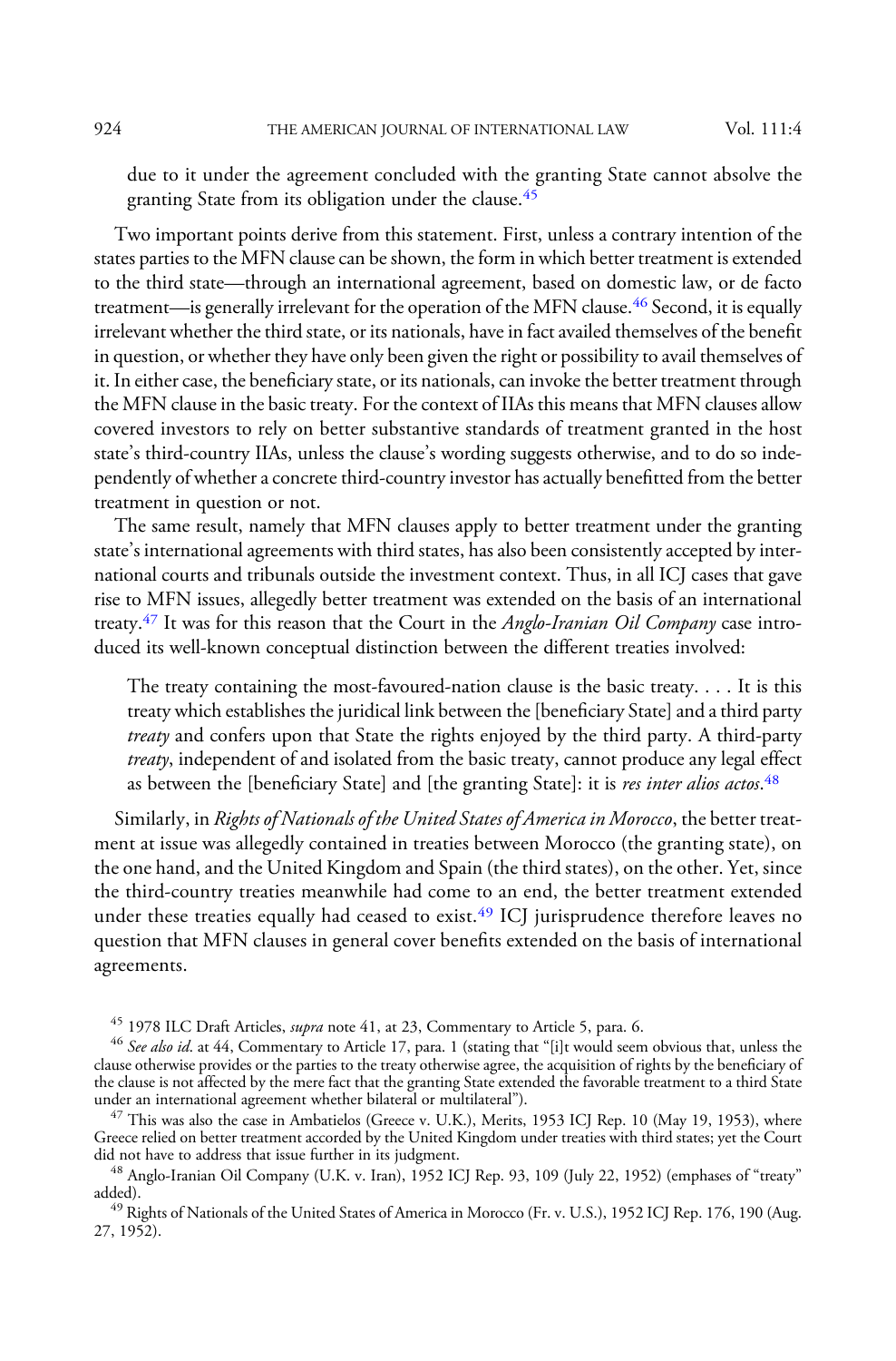#### 2017 NOTES AND COMMENTS 925

Likewise, MFN clauses in international trade law, including under the WTO, without doubt apply to better treatment extended by the granting state through international agreements.<sup>50</sup> The same, finally, holds true when looking at the application of MFN clauses by national courts. Here too, it is well-accepted that more favorable treatment can be extended by the granting state on the basis of international treaties.<sup>51</sup>

As these examples show, the standard case for the operation of MFN clauses was the extension of benefits through an international treaty concluded between the state granting MFN treatment and a third state. For this reason, the function of MFN clauses has been designated as a multilateralizing device for bilateral treaty commitments.<sup>52</sup> To claim now, as Batifort and Heath do, that by including MFN clauses in their traditional IIAs, states "did not envision that these provisions would apply to import standards of treatment but rather that they would forbid actual discrimination through conduct by the host state,"<sup>53</sup> disregards the extensive state practice to the contrary and the resulting expectation of negotiating states.<sup>54</sup>

The multilateralizing function of MFN clauses, wording permitting, also applies to different levels of substantive investment protection granted under different IIAs of the home state. Most importantly, generally worded MFN clauses in IIAs"multilateralize the bilateral inter-state treaty relationships and harmonize the protection of foreign investments in a specific host state. MFN clauses thus level differences in the standard of protection offered by varying investment treaties."<sup>55</sup> They prevent states from shielding those bilateral bargains from multilateralization in relation to the beneficiary state and its investors that fall within the scope of application of an MFN clause. This applies particularly to better substantive standards of treatment granted under third-country IIAs, as differences here would result in discriminations between investors from different home states that are no different from differences in treatment under domestic law. The better "treatment" that MFN clauses in IIAs apply to will thus regularly encompass better "standards of treatment" in

<sup>51</sup> See the case law and diplomatic practice discussed in 1978 ILC Draft Articles, *supra* note 41, at 28–30, Commentary to Arts. 9 and 10, paras. 4–9.

 $52$  Marie-France Houde & Fabrizio Pagani, Most-Favoured-Nation Treatment in International Investment Law (OECD Working Papers on International Investment 2004/2 2, 2004), available at [http://dx.doi.org/10.1787/](http://dx.doi.org/10.1787/518757021651) [518757021651](http://dx.doi.org/10.1787/518757021651); Anne van Aaken, *To Do Away with International Law?*, 17 EUR. J. INT'L L. 289, 299 (2006); Rüdiger Wolfrum, *Article II GATS, in* WTO-Trade in Services, at para. 5 (Rüdiger Wolfrum, Peter-Tobias Stoll & Clemens Feinäugle eds., Max Planck Commentaries on World Trade Law, vol. 6, 2008).<br><sup>53</sup> Batifort & Heath, *supra* note 8, at 909 (relying on Suzy H. Nikièma, *The Most-Favoured-Nation Clause in* 

Investment Treaties, IISD BEST PRACTICE SERIES 21 (Feb. 2017)).

<sup>54</sup> Even if individual treaty negotiators may not have been aware of that history, states as parties to international treaties have to be held to that practice, qua being subjects of international law. Cf. the argument as to bounded rationality in investment treaty-making in LAUGE N. SKOVGAARD POULSEN, BOUNDED RATIONALITY AND ECONOMIC DIPLOMACY: THE POLITICS OF INVESTMENT TREATIES IN DEVELOPING COUNTRIES (2015).<br><sup>55</sup> SCHILL, *supra* note 13, at 123.

<sup>&</sup>lt;sup>50</sup> See Appellate Body Report, Canada–Certain Measures Affecting the Automotive Industry, para. 84, WT/DS139/AB/R, WT/DS142/AB/R (May 31, 2000) ("The prohibition of discrimination in Article I:1 also serves as an incentive for concessions, negotiated reciprocally, to be extended to all other Members on an MFN basis."); see further Bhala, supra note 1, paras. 10-015 f, 10-019 (showing that Art. I:1 GATT "mandates the extension to any member of any advantage granted to 'any other country,' whether or not the other country is a member" and may it be under a bilateral (international) agreement or a regional free trade agreement); PETER VAN DEN BOSSCHE, THE LAW AND POLICY OF THE WORLD TRADE ORGANIZATION 314 (2005) (stating that Article I:1 of GATT "applies also, in principle, to advantages granted under the Plurilateral Agreements," e.g., the Agreement on Civil Aircraft, and thus international agreements).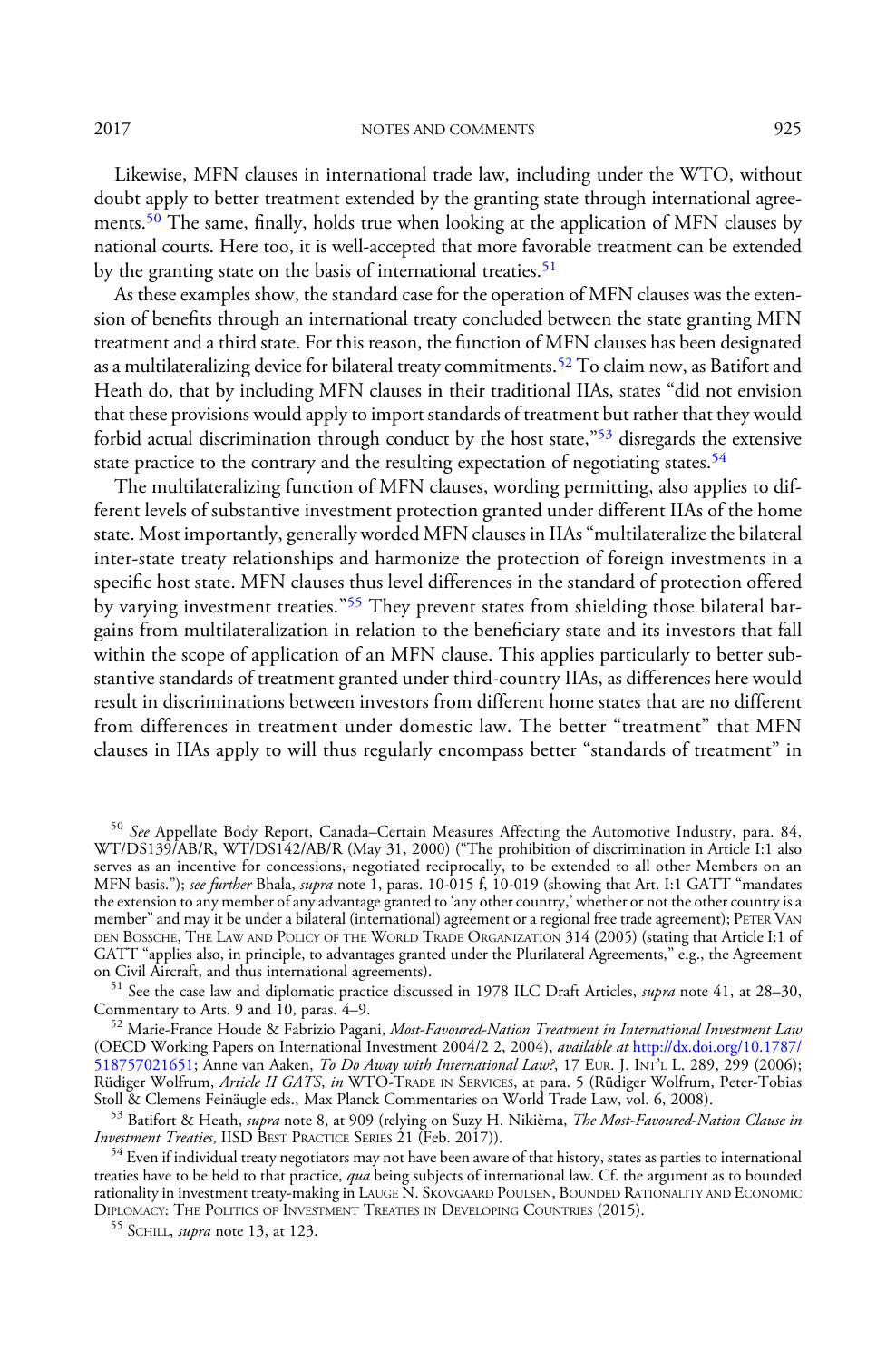the host state's third-country IIAs<sup>56</sup> and not be limited to benefits extended under domestic  $law<sub>57</sub>$ 

All in all, the general international law background governing the application and interpretation of MFN clauses confirms the prevailing practice of investment tribunals to allow reliance on better standards of treatment granted in the host state's third-country IIAs. Batifort and Heath's suggestion that this practice should be reevaluated contradicts the well-established place that the interpretation of MFN clauses has in general international law. Their suggestion therefore should not be followed.

### IV. THE LACK OF SYSTEMIC IMPLICATIONS OF NAFTA PRACTICE, REBALANCED IIAS, AND THE AWARD IN *İCKALE*

As support for their reevaluation of MFN clauses, Batifort and Heath do not rely only on a critique of the reasoning of arbitral tribunals when applying MFN clauses in IIAs to better substantive standards of treatment. They also invoke three instances where such an effect of MFN clauses is denied: in  $\hat{I}_{\hat{c}}$ *kale v. Turkmenistan*, in the submissions of contracting parties on the MFN clause in NAFTA's investment chapter, and in the drafting of MFN clauses in newer IIAs. For Batifort and Heath, these instances hold a larger systemic relevance: they "discourage the application of broad presumptions as to the nature and effect of 'the' MFN clause."<sup>58</sup>

I disagree: NAFTA practices and MFN clauses in newer IIAs must be seen as treaty-specific opt-outs that confirm, rather than question, the multilateral background of MFN clauses and its interpretative presumptions. *İçkale v. Turkmenistan* could be treated similarly, but doubts as to the correctness of the Award prevail. None of these instances therefore should prompt the reevaluation of the prevailing practice on applying MFN clauses, their wording permitting, to better substantive standards of treatment extended under the host state's third-country IIAs.

#### NAFTA Article 1103 and Recalibrated MFN Clauses as Leges Speciales

Express statements by contracting parties indicating that a specific MFN clause should allow investors to rely on better substantive standards of treatment rarely appear. This is different with NAFTA and the MFN clauses in more recent IIAs. Indeed, as Batifort and Heath show in detail, Canada, Mexico, and the United States have put their opposition to applying NAFTA's MFN clause to more favorable standards of treatment in the host state's thirdcountry IIAs on record, either as respondents in investment arbitration or in submissions as non-disputing parties.<sup>59</sup>

One should be careful, however, in building a general theory on MFN clauses based on Article 1103 of NAFTA . First of all, it is an unresolved question whether this provision indeed excludes an investor's reliance on better substantive standards of treatment granted under one

<sup>&</sup>lt;sup>56</sup> That the purely semantic distinction between "treatment" and "standards of treatment" would make any difference here, as Batifort & Heath, *supra* note 8, at 909–10 suggest, is little convincing given how broadly the term "treatment" has been understood under the ILC's 1978 Draft Articles and given the well-established practice that benefits granted under third-country treaties within the scope of the MFN clause were generally covered.<br><sup>57</sup> Moreover, it is unclear what a convincing normative case would be for why benefits granted under more

favorable third-country treaties should be treated differently from similar benefits granted under domestic law.<br><sup>58</sup> Batifort & Heath, *supra* note 8, at 899.<br><sup>59</sup> See id. at 899–905.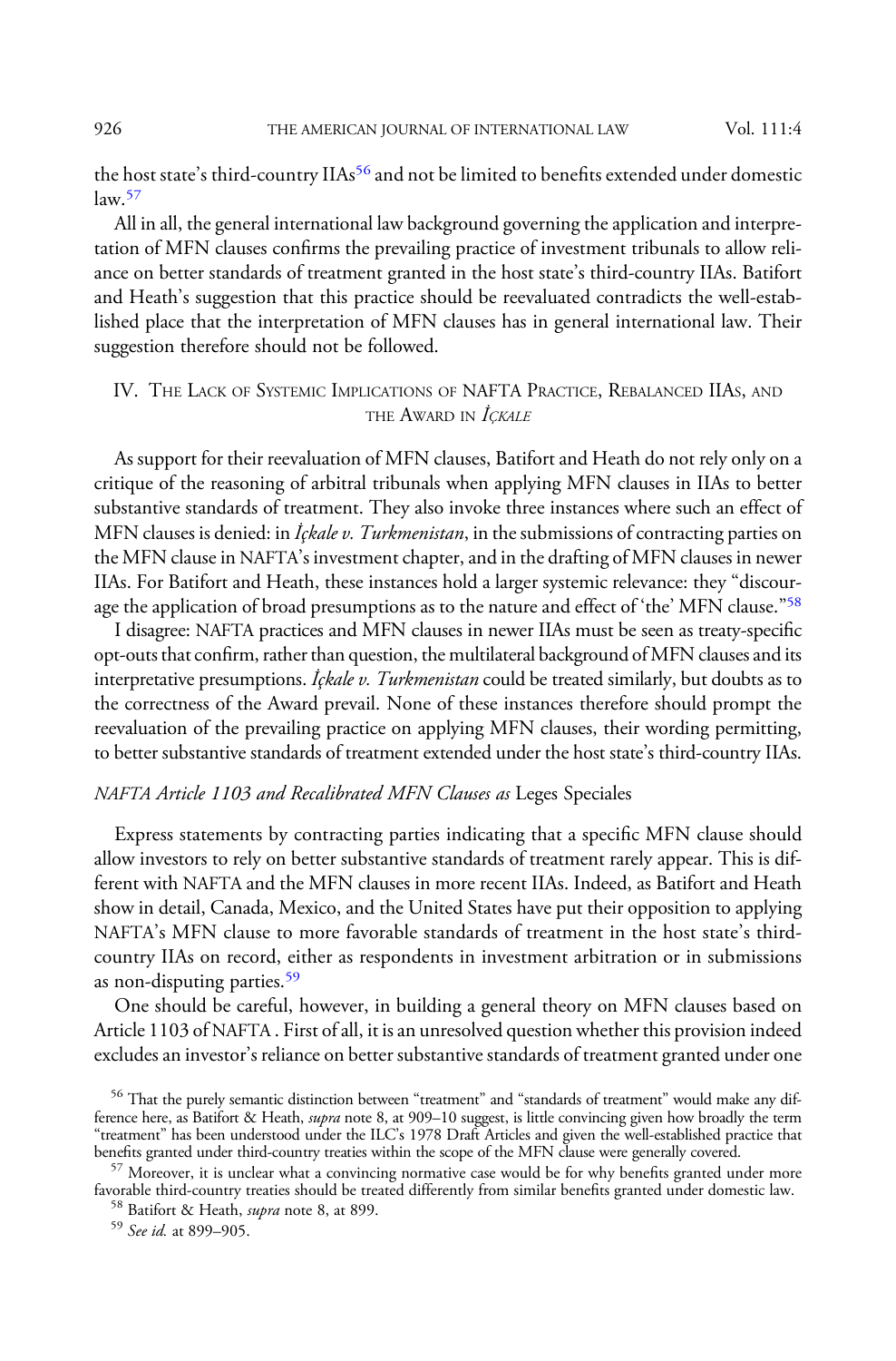of the host state's third-country IIAs. So far, no Chapter 11 tribunal has held accordingly; on the contrary, several tribunals have indicated their openness to applying Article 1103 NAFTA to "import" better substantive standards of treatment.<sup>60</sup> In the words of the Tribunal in Apotex Holdings v. United States, "whether the NAFTA Parties are correct [regarding their interpretation of Article 1103 of NAFTA] will have to await the decision of another NAFTA tribunal."<sup>61</sup>

Second, it is questionable whether the concordant submissions of NAFTA parties as respondents or as non-disputing parties have any binding effect in interpreting Article 1103 of NAFTA as "subsequent practice" or as a "subsequent agreement" under the ordinary rules of treaty interpretation enshrined in Article  $31(3)(a)$  and (b) VCLT.<sup>62</sup> The reason for this is that it is difficult to infer from a state's pleading as respondent the intention to be bound by such a statement in cases beyond the concrete dispute. After all, pleadings as respondents in investor-state arbitration are usually, if not always, made not in order to express an abstract and disinterested position on the correct interpretation of a treaty provision with binding effect for any existing or future dispute, but with the concrete purpose of prevailing in a concrete dispute as party.<sup>63</sup>

The same holds true for many non-disputing party submissions pursuant to Article 1128 of NAFTA, which equally may serve the purpose of winning in a concrete dispute, rather than establishing binding interpretations once and for all. This becomes particularly clear when considering that the United States submitted, as a third-party submission on the interpretation of NAFTA Article 1103 in the Pope  $\mathcal O$  Talbot case, part of its pleadings on exactly that issue as Respondent in the Methanex arbitration, which was pending in parallel.<sup>64</sup> The motive behind its non-disputing party submission in Pope  $\mathscr O$  Talbot—to prevail in Methanex appears rather obvious, but may equally cast doubt on the proposition that non-disputing party submissions are intended to be given effect beyond the individual dispute in which they are presented.

 $^{60}$  See Pope & Talbot, Award on the Merits of Phase 2, supra note 27, paras. 108–09, 110–11, 117, 118; Pope & Talbot, Award in Respect of Damages, supra note 27, paras. 12, 57; ADF Group v. United States, supra note 25, paras. 193–98; Chemtura Corporation v. Government of Canada, UNCITRAL, Award, paras. 235–36 (Aug. 2,

<sup>61</sup> Apotex Holdings Inc. and Apotex Inc. v. United States of America, ICSID Case No. ARB(AF)/12/1, Award, para. 9.71 (Aug. 25, 2014).

 $^{62}$  In this sense, see Lee M. Caplan & Jeremy K. Sharpe, *United States, in* COMMENTARIES ON SELECTED MODEL INVESTMENT TREATIES 755, 833 (Chester Brown ed., 2013); Anthea Roberts, Power and Persuasion in Investment Treaty Interpretation: The Dual Roles of States, 104 AJIL 179, 219 (2010); TARCISIO GAZZINI, INTERPRETATION OF INTERNATIONAL INVESTMENT TREATIES 193–95 (2016).<br><sup>63</sup> For the same reason, the Tribunal in *Sempra v. Argentina* refused to attribute weight to pleadings of state

parties under the theory of unilateral acts. See Sempra Energy International v. Argentine Republic, ICSID Case No. ARB/02/16, Decision on Objections to Jurisdiction, para. 146 (May 11, 2005) ("The fact that international law recognizes unilateral acts as a source of obligations is separate from the discussion in the matter of this dispute, since the essential requirement for that to happen is that there be the intention to create an obligation. The Tribunal cannot presume that intention if it is not expressly stated. Counsel representing the State in arbitration proceedings have the duty to put forward all the arguments they deem appropriate to defend their position, but a tribunal could not presume that each of those arguments constitutes the expression of a unilateral act that obligates

the State.").<br><sup>64</sup> *See* Pope & Talbot, Eighth Submission of the United States (Dec. 3, 2001) (submitting Methanex Corporation v. United States of America, UNCITRAL, Response of Respondent United States of America to Methanex's Submission Concerning the NAFTA Free Trade Commission's July 31, 2001 Interpretation (Oct. 26, 2001)).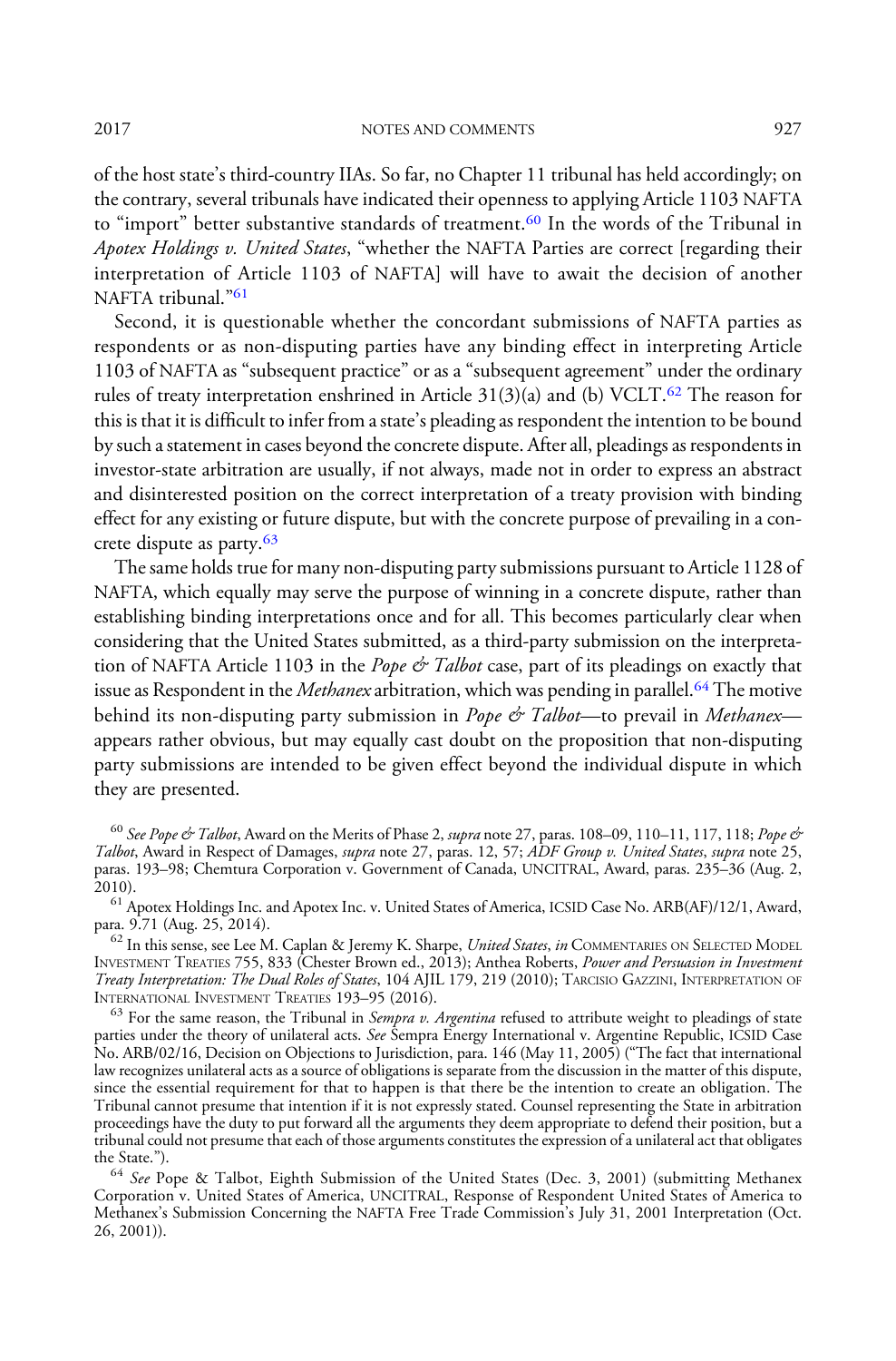Finally, an institutional argument calls for caution in drawing broader inferences from submissions in NAFTA arbitrations. If the parties wanted to enter a binding interpretation of Article 1103 of NAFTA, they could have easily done so, as they have on the interpretation of Article 1105,<sup>65</sup> by issuing a joint interpretation through NAFTA's Free Trade Commission, a treaty organ established, inter alia, for that purpose.<sup>66</sup>

More importantly, however, and independently of what the correct interpretation of Article 1103 actually is, there are several reasons why NAFTA's MFN clause is not representative of MFN clauses in other IIAs. First, Article 1103 is worded differently from MFN clauses in many other IIAs. It does not apply to more favorable "treatment" tout court, but to "treatment . . . in like circumstances . . . with respect to the establishment, acquisition, expansion, management, conduct, operation, and sale or other disposition of investments." Second, the term "treatment" in Article 1103 may need to be read in context with other NAFTA-specific provisions, such as Article 1101(1), which provides that NAFTA Chapter 11 applies to "measures adopted or maintained by a Party," and Article 201, which defines a "measure" as including a "law, regulation, procedure, requirement or practice."<sup>67</sup> Finally, generalizing from NAFTA is problematic insofar as that agreement is developing into a regime of economic integration distinct from the rest of the investment treaty regime. The special nature of the NAFTA regime is suggested by the emphasis of NAFTA tribunals on NAFTAprecedents in Chapter 11 arbitrations<sup>68</sup> as well as the increasingly NAFTA-specific nature of doctrinal analyses and scholarship.<sup>69</sup>

All of these specificities may account for differences between Article 1103 of NAFTA and MFN clauses in other IIAs. Generalizations based on Article 1103 for the interpretation of

 $^{69}$  See, e.g., PATRICK DUMBERRY, THE FAIR AND EQUITABLE TREATMENT STANDARD: A GUIDE TO NAFTA CASE LAW ON ARTICLE 1105 (2013); FIFTEEN YEARS OF NAFTA CHAPTER 11 ARBITRATION (Frédéric Bachand ed., 2011); MEG N. KINNEAR, ANDREA K. BJORKLUND & JOHN F.G. HANNAFORD, INVESTMENT DISPUTES UNDER NAFTA: AN ANNOTATED GUIDE TO NAFTA CHAPTER 11 (2006); NAFTA INVESTMENT LAW AND ARBITRATION: PAST ISSUES, CURRENT PRACTICE, FUTURE PROSPECTS (Todd Weiler ed., 2004).

<sup>&</sup>lt;sup>65</sup> NAFTA Free Trade Commission, *supra* note 30, Section B.<br><sup>66</sup> See NAFTA Article 2001(2)(c) (addressing the competence of the Commission) and NAFTA Article 1131(2) (providing that "[a]n interpretation by the Commission of a provision of this Agreement shall be binding on a Tribunal").

<sup>&</sup>lt;sup>67</sup> See Batifort & Heath, supra note 8, at 903–04 (pointing out the argument to this effect in *Chemtura* v. *Canada, supra* note 60, Canada's Counter-Memorial, paras. 875–78).

 $^{68}$  To my knowledge, no systematic citation analysis of NAFTA awards has been undertaken. But there is anecdotal evidence that NAFTA awards focus, more than other investment treaty awards, on NAFTA-specific precedent. This is particularly apparent in respect of the interpretation of Article 1105 of NAFTA, but can also be noted in other respects. See, for example, Apotex Holdings v. United States, supra note 61, paras. 9.41-.47 (where the Tribunal refers exclusively to NAFTA precedent in determining whether Article 1105 of NAFTA contains a "due process" requirement); William Ralph Clayton, William Richard Clayton, Douglas Clayton, Daniel Clayton and Bilcon of Delaware, Inc. v. Government of Canada, UNCITRAL/NAFTA, PCA Case No. 2009- 04, Award on Jurisdiction and Liability, paras. 260–61 (Mar. 17, 2015) (rejecting an ECtHR case on the issue of timeliness under Article 116(2) of NAFTA and insisting instead that"[t]he most relevant case law concerns timeliness in the NAFTA context"—quote  $id.$ , para. 261), and  $id.$ , paras. 427–45 (focusing on NAFTA precedent on the interpretation of Article 1105 of NAFTA and emphasizing that"the trend in the wider world outside NAFTA is only relevant to the extent that such trend has affected the international minimum standard under customary international law"—quote id., para. 436); similarly, but slightly more open in its formulation to the "world outside NAFTA," Glamis Gold, Ltd. v. United States of America, UNCITRAL, Award, para. 611 (June 8, 2009) (concluding that the Tribunal "may look solely to arbitral awards—including BIT awards—that seek to be understood by reference to the customary international law minimum standard of treatment, as opposed to any autonomous standard").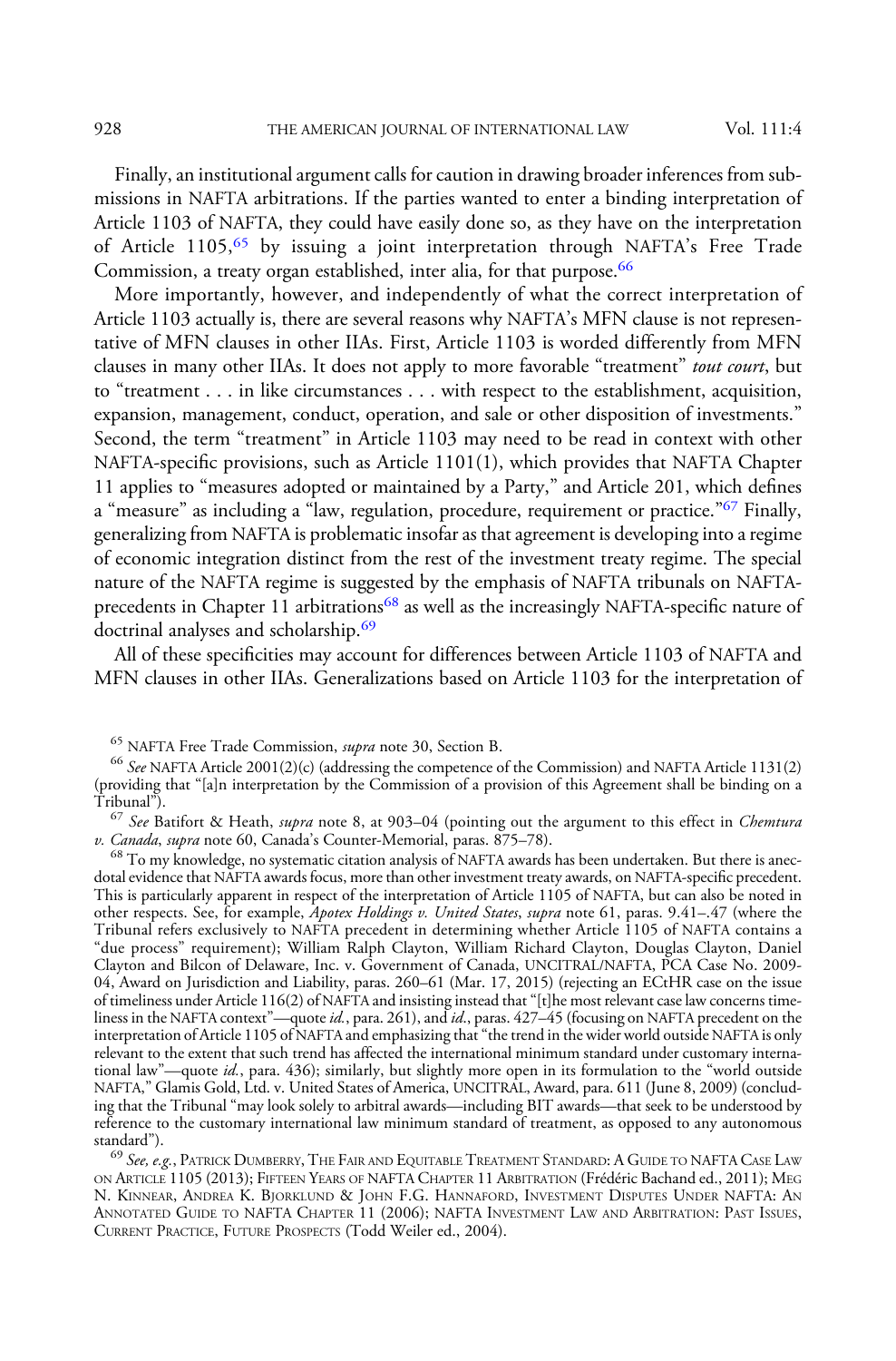MFN clauses in other IIAs therefore have to be treated with caution. Instead, NAFTA practices—to the extent they were to diverge from the prevailing approach to MFN clauses in other IIAs—can be viewed as a treaty-specific approach that is entirely consistent with the treaty-by-treaty approach to interpretation under the general international law framework on MFN clauses.

For the same reason, recalibrated MFN clauses in newer IIAs that expressly exclude their application to more favorable standards of treatment, such as Article 8.7 of CETA, cannot be used to question the interpretation of generally worded MFN clauses in older IIAs. Instead, they should be understood as diverging from earlier MFN practice. That divergence is necessary in order for the contracting parties to ensure that the reform efforts they undertake under these new IIAs by, inter alia, granting additional policy space and reducing overly broad investment protection, are not undermined through the operation of the MFN clause in the same, recalibrated IIA.<sup>70</sup>

That MFN clauses in newer IIAs diverge from earlier practice can also not be questioned by pointing to the qualifier that new MFN clauses, such as Article 8.7 of CETA, regularly contain, which clarifies "[f]or greater certainty" that better substantive standards of treatment under third-country IIAs treaties are not covered. This qualifier certainly clarifies the intention of the parties to the treaty in question but cannot be used under a treaty-by-treaty approach to impact the interpretation of MFN clauses in unrelated IIAs. Thus, whereas newer IIAs can be used to interpret older treaties when these contain the usual language reflecting the traditional view of MFN under general international law, $7<sup>1</sup>$  recalibrated MFN provisions in newer IIAs purposely diverge from earlier treaty practice and can therefore not be used to reinterpret commitments to multilateralization under traditional MFN clauses.

#### Errors in Treaty Interpretation in İçkale v. Turkmenistan

The other central pillar on which Batifort and Heath rest their claim for a systemic reevaluation of the application of traditional MFN clauses is the Award in  $\hat{I}$ *ckale v. Turkmenistan*, which declined to interpret the MFN clauses in Article II(2) of the Turkey-Turkmenistan BIT to permit the investor's reliance on more favorable standards of treatment offered under Turkmenistan's third-country IIAs.<sup>72</sup> The relevance of this Award could—and under Batifort and Heath's BIT-by-BIT approach in fact should—be dismissed as limited to the MFN clause in the Turkey-Turkmenistan BIT.

<sup>70</sup> See SCHILL, supra note 13, at 196 (explaining that "[o]nly changes in a State's investment treaty practice that are accompanied by restrictions in MFN clauses themselves will enable States to isolate new investment treaties from a multilateralization of earlier agreements"). Consequently, it is a fundamental misunderstanding to think, as Batifort & Heath, supra note 8, at  $875$ , do, that "the presence of MFN clauses in treaties limits the ability of states, for reasons of domestic or foreign policy, to negotiate different agreements with different treaty partners" or "undermine efforts—now underway in a variety of fora—to 'rebalance' investment agreements through renewed attention to the scope and effect of other substantive provisions" (id.). "Rebalancing" is possible, but needs to encompass a "rebalancing" of the MFN clause in the rebalanced treaty in order to exclude a claim of covered inves-<br>tors to equal treatment with third-country investors covered by older treaties that are not "rebalanced."

 $7<sup>1</sup>$  For an example of this interpretative use of newer IIAS on a different issue, see Philip Morris Brands and Others v. Oriental Republic of Uruguay, ICSID Case No. ARB/10/7, Award, paras. 300–01 (July 8, 2016). See further Mitchell & Munro, supra note 16.

<sup>72</sup> İçkale v. Turkmenistan, supra note 6, paras. 314–32. See Batifort & Heath, supra note 8, at 899 for their assessment of the award.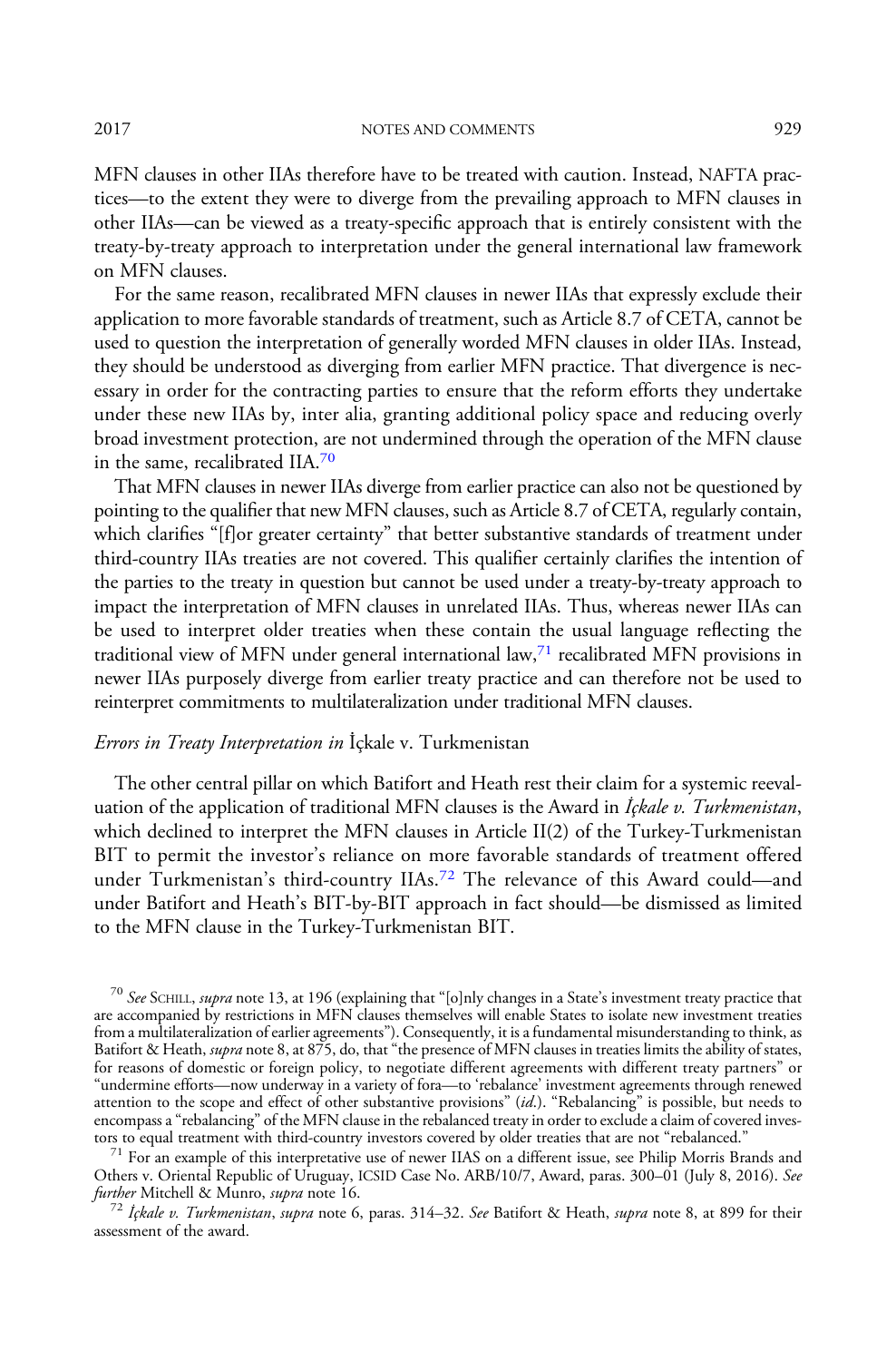This is also consistent with the Tribunal's own approach. Its reasoning on the MFN clause is entirely sealed off (1) from how other tribunals, hitherto consistently, have approached the application of MFN clauses to better substantive standards of treatment, (2) from how the

parties framed their arguments in reliance on precedent,<sup>73</sup> and (3) from how other authorities have discussed the interpretation of MFN clauses.<sup>74</sup> Instead, the Tribunal treats the issue as concerning a singular MFN clause in a singular IIA.

More importantly, however, the attempt to assign systemic importance to *İçkale* for the interpretation of MFN clauses in IIAs is questionable if one critically analyses that Award and its reasoning<sup>75</sup> on the interpretation of Article II(2) of the Turkey-Turkmenistan BIT, which provides:

Each Party shall accord to these investments, once established, treatment no less favourable than that accorded in similar situations to investments of its investors or to investors of any third country, whichever is the most favourable.

The Tribunal concluded that "the legal effect of the MFN clause, properly interpreted, is to prohibit discriminatory treatment"<sup>76</sup> between covered investors and third-country investors, but held that the qualifier "in similar situations" restricted the scope of the clause to prohibiting what the Tribunal termed "de facto discriminations," that is discriminations not with respect to the scope of"legal rights" of investors covered under different IIAs, but those arising from "a comparison of the factual situation" of different investors.<sup>77</sup> This, the Tribunal

<sup>73</sup> See İçkale v. *Turkmenistan, supra* note 6, paras. 315–16 (claimant relying, inter alia, on Bayindir Insaat Turizm Ticaret Ve Sanayi A.S. v. Islamic Republic of Pakistan, ICSID Case No. ARB/03/29, Decision on Jurisdiction (Nov. 14, 2005); Rumeli Telecom A.S. and Telsim Mobile Telekominikasyon Hizmetleri A.S. v. Republic of Kazakhstan, ICSID Case No. ARB/05/16, Award (July 29, 2008); and EDF International S.A., SAUR International S.A. and Léon Participaciones Argentinas S.A. v. Argentine Republic, ICSID Case No. ARB/03/23, Award, paras. 322–24 (June 11, 2012), and respondent, intera alia, relying, on or discussing Ambatielos, supra note 47; Hochtief AG v. Argentine Republic, ICSID Case No. ARB/07/31, Decision on Jurisdiction (Oct. 24, 2011); Noble Ventures, Inc. v. Romania, ICSID Case No. ARB/01/11, Award (Oct. 12, 2005); and Salini Costruttori S.p.A. and Italstrade S.p.A. v. Hashemite Kingdom of Jordan, ICSID Case No. ARB/02/13, Award (Jan. 31, 2006)).

<sup>74</sup> Note two interesting inconsistencies in the Tribunal's award with respect to considering authorities outside the four corners of the applicably treaty. First, the Tribunal on one occasion used arbitral precedent under thirdcountry IIAs to support its holding "that preambles to treaties are not an operative part of the treaty and do not create binding legal obligations which are capable of giving rise to a distinct cause of action." See İçkale v. *Turkmenistan, supra* note 6, para. 337 (citing Continental Casualty Company v. Argentine Republic, ICSID Case No. ARB/03/9, Award (Sept. 5, 2008); Société Générale v. Dominican Republic, LCIA Case No. UN 7927, Award on Preliminary Objections to Jurisdiction (Sept. 19, 2008)). But it did not do so with respect to the MFN issue. Second, one of the arbitrators, Philippe Sands, criticized in his Partially Dissenting Opinion, albeit on another point, that "none of the authorities that adopt a different view . . . is addressed or distinguished." See İçkale v. Turkmenistan, supra note 6, Partially Dissenting Opinion by Professor Philippe Sands QC, para. 6. On another issue, Sands criticized the majority for "cit[ing] not a single authority in support of its conclusion, instead making the point by assertion that the distinction between jurisdiction and admissibility is a fine one and that 'reasonable arbitrators may reasonably disagree.' Reasonable arbitrators may indeed reasonably disagree, but the nature of the disagreement is more easily comprehended—and the possibility of its resolution more likely —if it is accompanied by reasoning that cites to existing authorities." See id., para. 9. Somewhat curiously, Sands did not,

however, consider that the same considerations should have been applied to the MFN issue.<br><sup>75</sup> Notably, Batifort and Heath do not undertake such an analysis, unlike with respect to the arbitral pronouncements that used MFN clauses to apply better standards of treatment. This would have been necessary, however, in light of the importance they attribute to the award as a lodestar of the new MFN debate.

<sup>76</sup> İçkale v. Turkmenistan, supra note 6, para. 328.<br><sup>77</sup> Id., para. 329.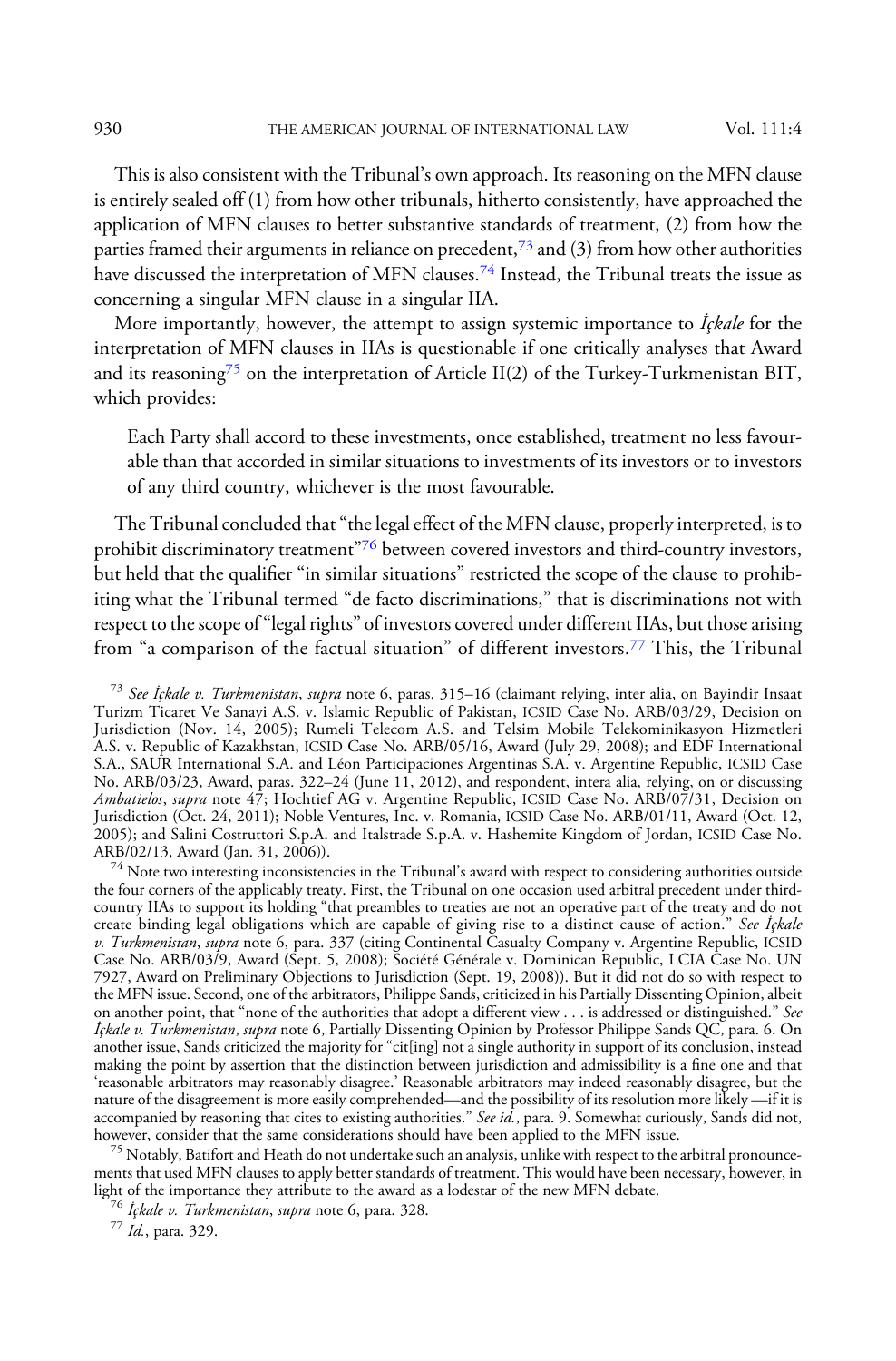reasoned, was the only way to give effect (effet utile) to the qualifier "in similar situations," thereby rejecting the claimant's attempt to rely on the better substantive standards of treatment Turkmenistan granted under its IIAs with the United Kingdom, Egypt, and Bahrain.

Yet, in my reading of the reasons given in the Award, the Tribunal committed two errors of interpretation, creating doubt about the correctness of the result reached and invalidating it as a good decision that queries the"conventional wisdom" on the application of MFN clauses to substantive standards of treatment. The first error of the Tribunal consists in a non sequitur when concluding that Article II(2) of the BIT only applies to de facto discriminations. In the Tribunal's view, this followed from the limitation of the prohibition of discrimination to investments "in similar situations." To reach this conclusion, the Tribunal reasoned as follows:

328. . . . this obligation [i.e. the prohibition of discrimination contained in Article II(2) of the BIT] exists only insofar as the investments of the investors of the home State and those of the investors of the third State can be said to be in "a similar situation." Conversely, the MFN treatment obligation does not exist if and when an investment of an investor of the home State is not in a "similar situation" to that of the investments of investors of third States; in such a situation, there is de facto no discrimination.

329. The terms "treatment accorded in similar situations" therefore suggest that the MFN treatment obligation requires a comparison of the factual situation of the investment of the investors of the home State and that of the investment of the investors of third States ....78

The non sequitur occurs between the last sentence of paragraph 328 and the first sentence of paragraph 329. The Tribunal first correctly concludes that there is no discrimination when the third-country investors and the investor covered by Article II(2) of the BIT are "not in a 'similar situation.'"It adds that"in such a situation, there is de facto no discrimination." Note here the syntactical position and semantic use of the word "de facto." The Tribunal does not say "there is no de facto discrimination"; it says, "there is de facto no discrimination." Thus, the Tribunal does not use "de facto" as an adjective to qualify the type of discrimination prohibited under Article II(2) (as in *de facto versus de jure* discrimination), but as an adverbial construction that emphasizes that no prohibited discrimination had "in fact" occurred in the situation of a third-country investor not in a similar situation.

However, while it is correct to conclude that Article II(2) of the BIT is not violated in a case where de facto no discrimination exists, this does not mean that the treaty provision in question only protects against de facto discriminations. This conclusion is an impermissible non sequitur. It builds not only on an equation of two grammatically fundamentally different constructions ("de facto no discrimination" versus "no de facto discrimination"), it is also logically defective to derive the positive scope of application of a legal norm—here Article II(2) of the BIT—from a situation in which that legal norm has not been breached. Yet, the Tribunal in *İçkale* does exactly that.

Instead, the Tribunal should have asked, and then provide reasons for or against, whether Article II(2) of the BIT covers only concrete discriminations of foreign investors, that is,

<sup>78</sup> Id., paras. 328–29.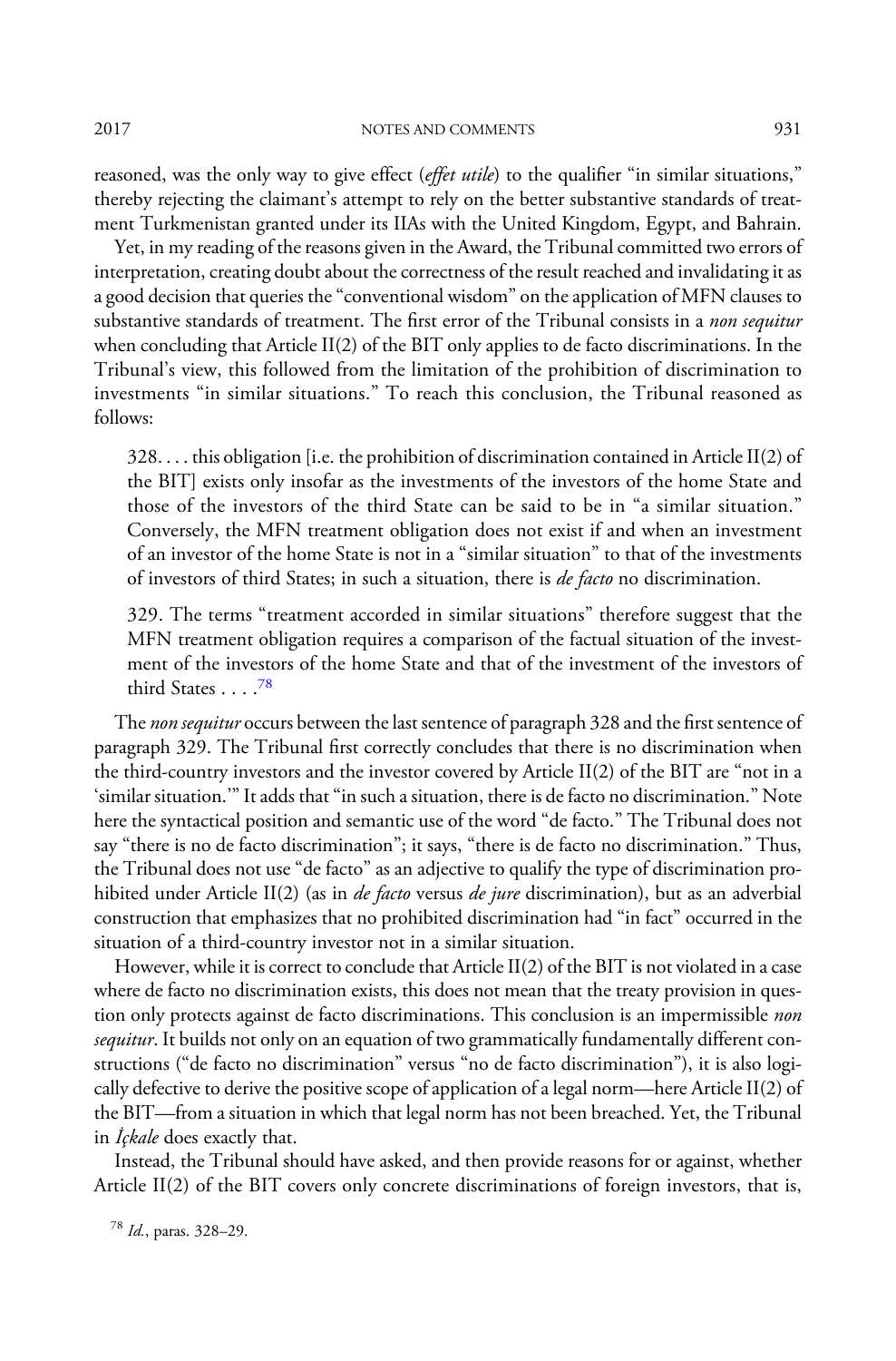requiring, as argued by the respondent, the existence of a concrete third-country investor in a similar situation who received more favorable treatment than the claimant, or whether Article II(2) also applies when the host state accords more favorable treatment in the abstract by concluding IIAs with third countries that include more favorable substantive standards of treatment. The latter is the conclusion suggested by the general international law framework on the interpretation and application of MFN clauses.<sup>79</sup> Absent any specific circumstances surrounding the Turkey-Turkmenistan BIT, it seems likely that this conclusion should have been adopted by the Tribunal as well. What one would have expected, at a minimum, however, is a reading of Article II(2) of the Turkey-Turkmenistan BIT that does not violate the rules of grammar and the laws of logic.

Apart from this non sequitur, the Tribunal's second error in interpretation occurs with its finding that "the only way" to read the qualifier in Article II(2) of the BIT that a third-country investor needs to be "in a similar situation" in good faith and in a way that gives it *effet utile* is to exclude the application of the MFN clause to more favorable substantive standards of treatment.<sup>80</sup> This reading is one possible construction of Article II(2) of the BIT, but it is not the only one, and certainly not the most plausible one, given the general international law background discussed above. A more convincing reading would have been to understand the qualifier ("in similar situations") to indicate that better treatment could only be relied on if, and only if, the (concrete or hypothetical) third-country investor were to enjoy the benefits under its IIA in question if "in a similar situation" to the investor under the basic treaty. By contrast, if the third-country investor were not to enjoy the benefits in question, even in a similar situation, the MFN clause in question would not extend to the better substantive standards of treatment granted under the third-country IIA.

The qualifier would then require more than asking if the (concrete or hypothetical) thirdcountry investor invested in the same territory as the investor under the basic treaty; $81$  it would require comparisons in other respects, for example concerning the industry sector the investor operates in. The qualifier would then ensure, for example, that Article II(2) of the BIT would not allow an investor in the construction sector, such as the claimant in  $\hat{I}_\text{c}$ *kale*, to rely on better substantive treatment granted by Turkmenistan to investors in the energy industry under the Energy Charter Treaty (ECT). ECT benefits could not be relied on by the claimant in İçkale because a (real or hypothetical) investor covered by the ECT would not be "in similar situations" because that investor operates in a different industry sector. Consequently, the qualifier "in similar situations" can be given meaning, and effet utile, without the need to exclude more favorable substantive standards of treatment from the scope of application of Article II(2) of the BIT.

<sup>79</sup> See supra Section III.<br><sup>80</sup> İçkale v. *Turkmenistan, supra* note 6, para. 329.<br><sup>81</sup> This is the only option the Tribunal considered and dismissed as making the qualifier superfluous and ineffective contrary to the need to give it *effet utile. See id*., para. 329 ("[I]ndeed, if the terms 'in similar situations' were to be read to coincide with the territorial scope of application of the treaty, they would not be given any meaning and would effectively become redundant as there would be no difference between the clause 'treatment no less favourable than that accorded in similar situations . . . to investments of investors of any third country' and 'treatment no less favorable than that accorded . . . to investments of investors of any third country.' Such a reading would not be consistent with the generally accepted rules of treaty interpretation, including the principle of effectiveness, or effet utile, which requires that each term of a treaty provision should be given a meaning and effect.").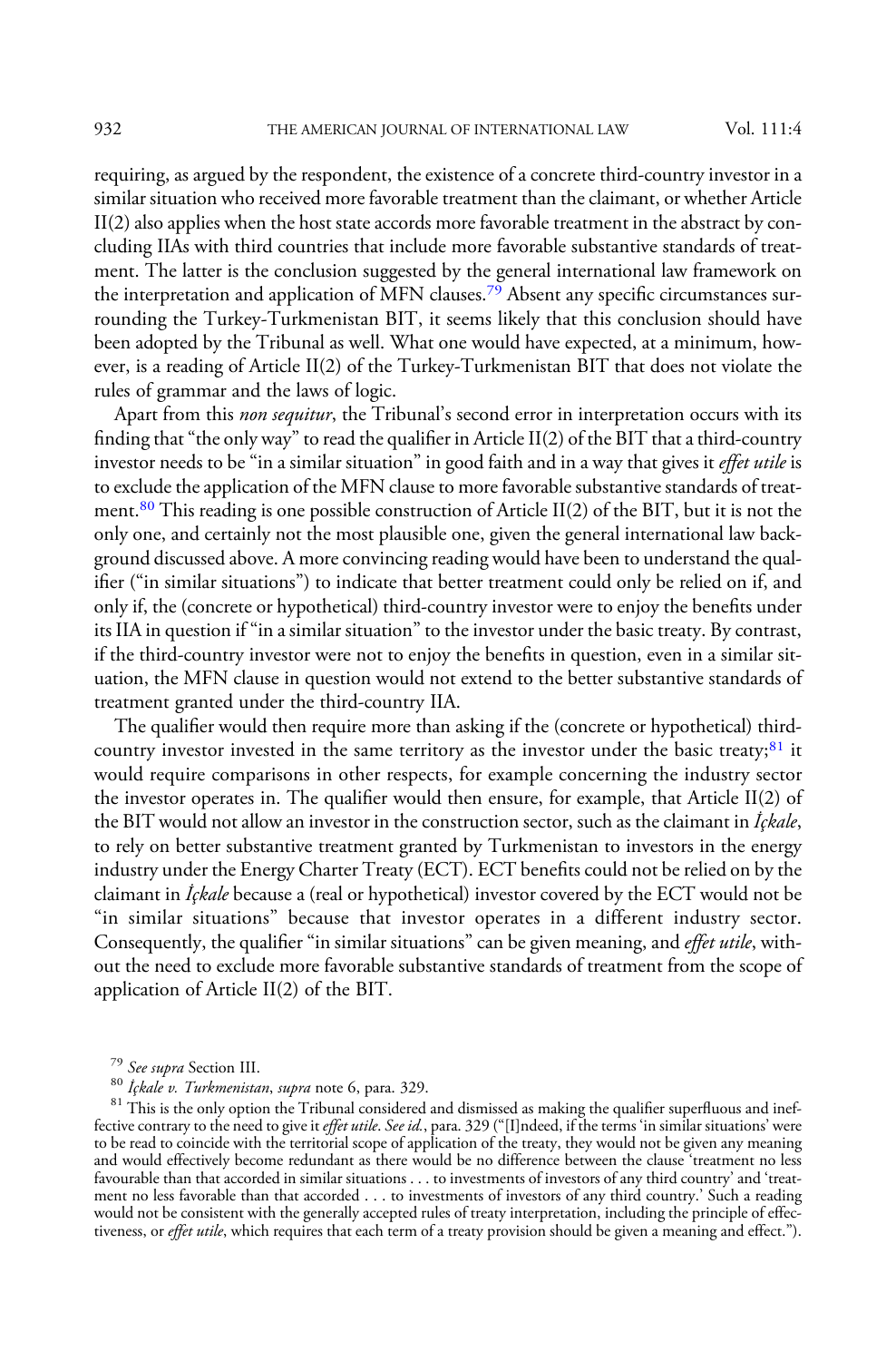Finally, the Tribunal's construction makes Article II(4) of the BIT superfluous, in violation of the effet utile-principle. This provision, which establishes exceptions from MFN treatment, inter alia, for "agreements entered into by either of the Parties (a) relating to any existing or future customs union, regional economic organization or similar international agreements, (b) relating wholly or mainly to taxation" would not be needed at all, if the qualifier in Article II(2) of the BIT already had the effect of excluding benefits granted under the host state's third-country treaties.

For all of these reasons, the Award in  $\dot{I}$ ckale, and its interpretation of the MFN clause in the Turkey-Turkmenistan BIT, is highly problematic and should not be used to query the effect of MFN clauses in IIAs as commitments to multilateralize benefits granted under IIAs to third-countries and to harmonize investment protection in a given host state. Instead, the general international law background, which supports the application of MFN clauses in IIAs to substantive standards of treatment, should be given preference in applying IIAs, as long as the clauses' wording and other relevant context so permit.

## V. MFN CLAUSES AND POLITICAL IDEOLOGY

As is apparent from the preceding analysis, I second Batifort and Heath's call for close attention to the wording of MFN clauses in IIAs in order to determine whether they were intended to allow investors to rely on better substantive standards of treatment granted under the host state's third-country IIAs. In fact, a treaty-by-treaty approach to interpreting MFN clauses is mandated under general international law and has been accepted by international courts and tribunals in a variety of fields, including in investment treaty arbitration. Close attention to the wording of MFN clauses is also necessary to appreciate the changes that states are making to their MFN commitments in newer IIAs. In fact, MFN clauses in newer IIAs are often worded to exclude the multilateralization of substantive standards of treatment granted in the host state's third-country IIAs.

The same will not hold true with respect to traditionally worded MFN clauses in older IIAs that simply grant most favored "treatment" to foreign investors or their investments. Under a treaty-by-treaty approach, the interpretation of such clauses not only has to remain unaffected by more recent changes in IIA practice, it also has to respect the rules developed in general international law specifically for the interpretation and application of MFN commitments. These rules have been accepted in the practice of states and international courts and tribunals and have been restated in the ILC's work on MFN clauses. Unless their wording or other relevant context suggest otherwise, MFN clauses, under these rules, are generally understood as ensuring equal treatment among foreign investors independently of whether differences in treatment result from domestic laws or from variations in the substantive standards of treatment granted under different IIAs of the host state.

Under this view, MFN clauses are generally recognized as multilateralizing benefits granted under a host state's third-country IIAs. They ensure equal treatment of the state benefitting from MFN treatment and prevent the granting state from crafting preferential investment rules in their IIAs that are limited to certain third-country investors. In that sense, MFN clauses constitute commitments to multilateralism in the form of bilateral treaties. Together with other structural elements of the investment treaty regime—namely the possibilities for investors to make use of treaty-shopping or nationality-planning, the coordination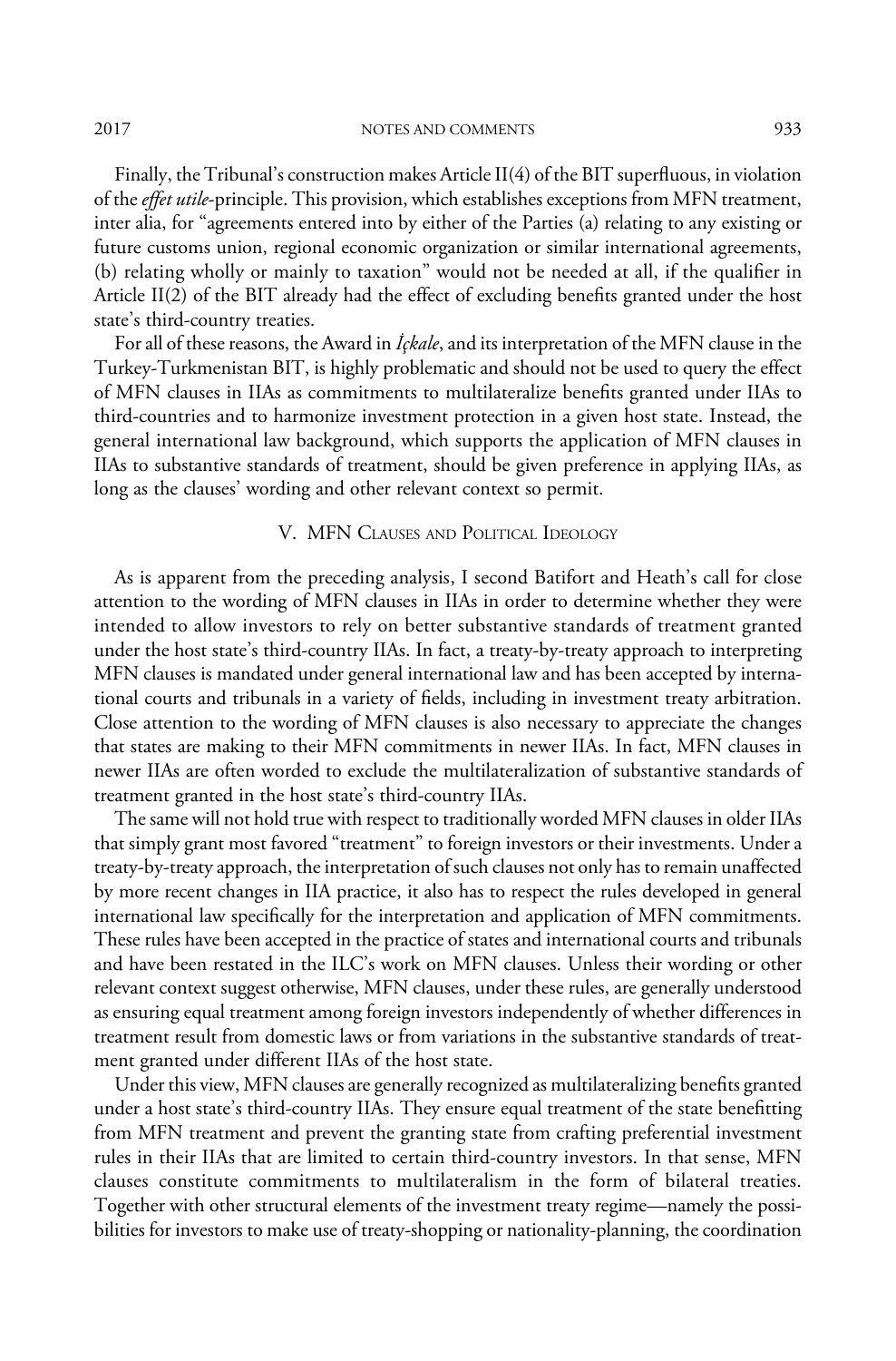of IIA-making through multilateral policy processes, and the use of multilateral approaches to treaty interpretation by arbitral tribunals, including through the widespread use of arbitral precedent even across treaties—MFN clauses are essential pieces of the multilateral structures that underlie international investment law.<sup>82</sup>

These multilateral structures do not seek to maximize investment protection, but ensure the application of (relatively) uniform rules for investor-state relations that are independent of the sources and targets of foreign investment flows. Such multilateral structures are the prerequisite for equal competition that allows capital to flow to where it is allocated most efficiently and national economies to specialize in areas where they enjoy a comparative advantage. Furthermore, these structures contribute to international peace and security because they discourage, or even make impossible, any bloc-building behavior by states that would discriminate based on the nationality of investors, as their net effect is to increase economic interdependence worldwide.<sup>83</sup>

Against this background, Batifort and Heath's claim that MFN clauses in IIAs generally should be reevaluated as regards their application to better substantive standards of treatment is not convincing. Their claim is doctrinally flawed not only because they disregard the wellestablished general international law background for the application and interpretation of MFN clauses. Their claim is also normatively unattractive as it undermines (1) the certainty these rules provide for the interpretation of general MFN commitments in traditional IIAs to encompass better substantive standards of treatment, (2) the resulting harmonization of investment protection rules in a given host state and the value of equal treatment of foreign investors independently of their nationality, and (3) the contribution MFN clauses make toward multilateralism in international investment governance.

What is more, Batifort and Heath's strict treaty-by-treaty approach to interpreting MFN clauses is anything but ideologically neutral. A narrow focus on the text of individual clauses would not, as they suggest, help overcome the existing "deep ideological contestation" and "fre[e] the interpreter from having to rely on presumptions and received wisdom, without necessarily forcing him or her to embrace a competing ideology."<sup>84</sup> On the contrary, Batifort and Heath's approach would replace one ideology of, or vision for, international investment governance, namely that of ordering international investment relations on the basis of multilateral considerations and the principle of non-discrimination, with another, namely that of basing investment relations on preferential, *quid pro quo* bilateral bargains that discriminate on the basis of nationality.

This latter ideology is not only in line with the current trend in U.S. foreign policy toward protectionism, nationalism, and isolationism, which has translated into the withdrawal from multilateral regimes, such as the Paris Agreement or the Trans-Pacific Partnership. It also parallels changes in international economic policy that occurred after the 1929 world economic crisis, when countries like the United Kingdom, the United States, or Germany turned their back on the principle of non-discrimination in international economic relations to endorse preferential bargains that foreshadowed military

 $82$  More generally on the argument that international investment law is a genuinely multilateral system of law that somewhat paradoxically has developed on the basis of bilateral treaties, see SCHILL, *supra* note 13.<br><sup>83</sup> For the advantages of multilateral over preferential rules, see *id.* at 106–17.<br><sup>84</sup> Batifort & Heath, *supra*